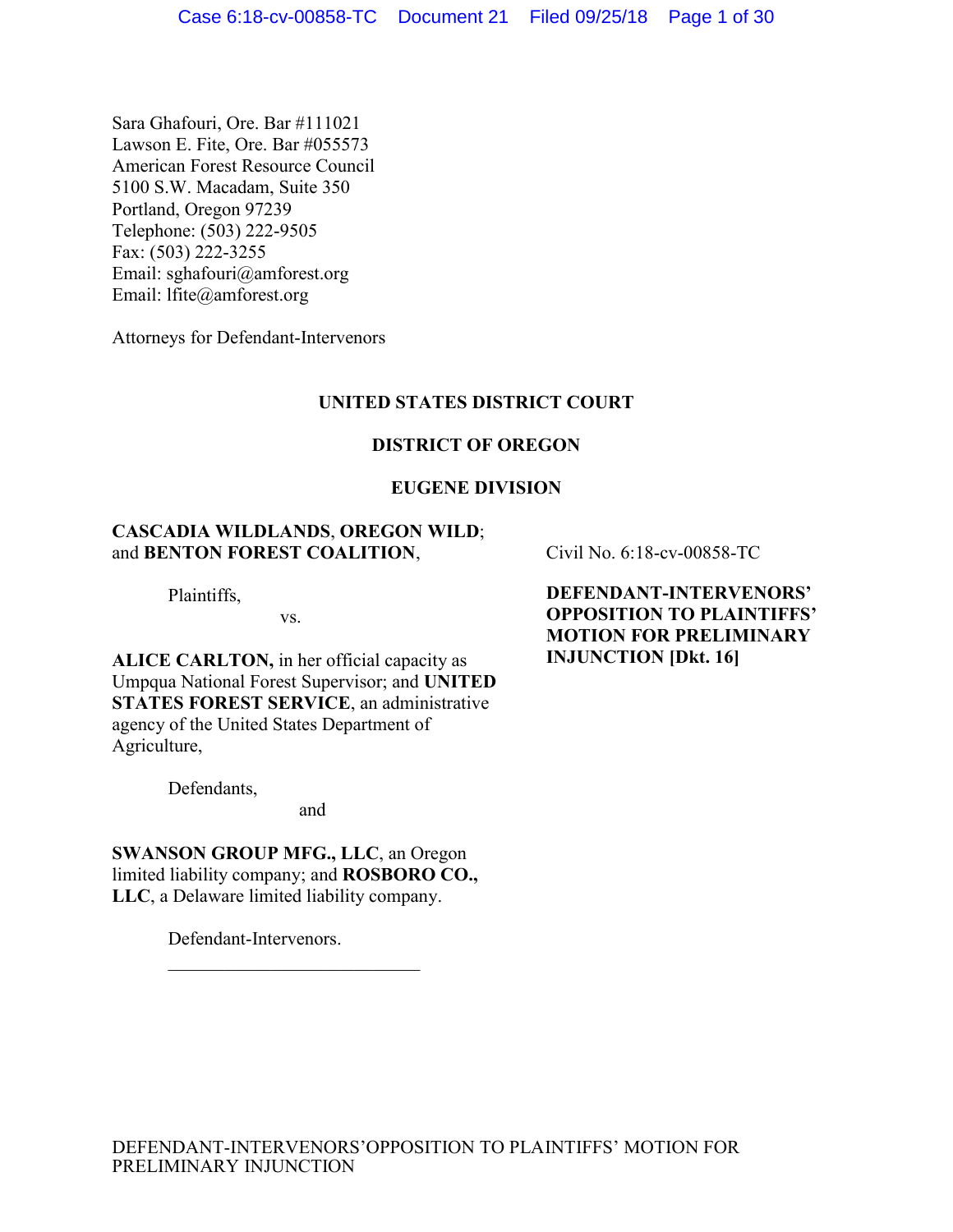# **TABLE OF CONTENTS**

| $\overline{I}$ . |                                                                                    |  |
|------------------|------------------------------------------------------------------------------------|--|
| II.              |                                                                                    |  |
| III.             |                                                                                    |  |
|                  |                                                                                    |  |
|                  | 1. The Forest Service gave adequate opportunity for public comment on red          |  |
|                  | 2. The Forest Service reasonably concluded that a supplemental EA was              |  |
|                  |                                                                                    |  |
|                  | 1. Plaintiffs' year-long delay in moving for injunctive relief demonstrates        |  |
|                  | 2. An alleged procedural violation of NEPA is not irreparable harm 13              |  |
|                  | 3. Plaintiffs Cannot Show Irreparable Harm on the Basis of Removal of              |  |
|                  | 4. Plaintiffs' interest in the red tree vole or the project area is not sufficient |  |
|                  | C. Public Interest Support Project Implementation of the Remaining Units and       |  |
|                  | D. The Balance of the Equities Does Not Tip Sharply in Favor of an Injunction  19  |  |
|                  |                                                                                    |  |
|                  |                                                                                    |  |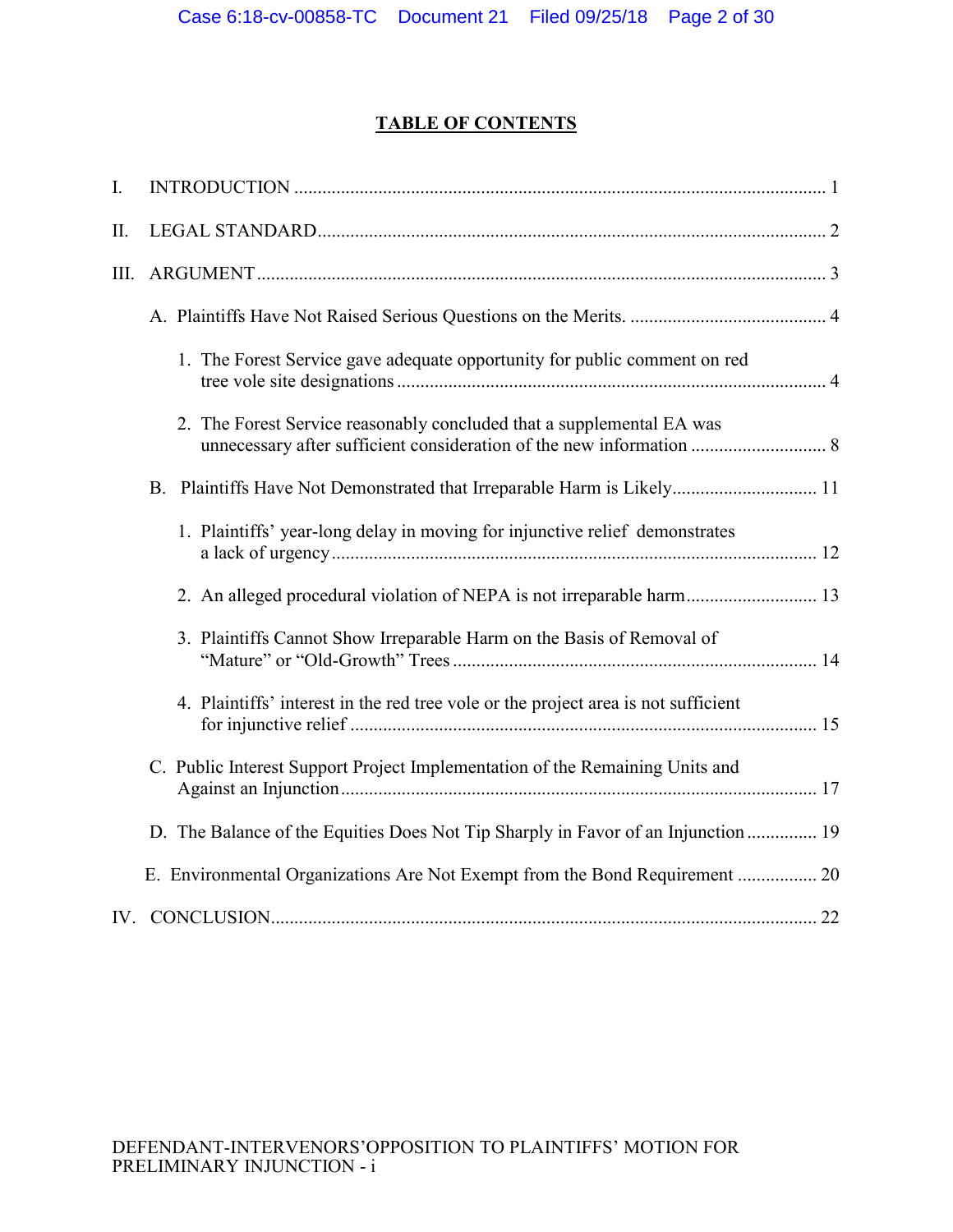# **TABLE OF AUTHORITIES**

**Cases**

| Alaska Wilderness League v. Jewell,                                                                                            |     |
|--------------------------------------------------------------------------------------------------------------------------------|-----|
| All. for the Wild Rockies v. Cottrell,                                                                                         |     |
| All. for the Wild Rockies v. Peña,                                                                                             |     |
| All. for the Wild Rockies v. Peña,<br>No. 2:16-CV-294-RMP, 2016 WL 6123236 (E.D. Wash. Oct. 19, 2016), aff'd,                  |     |
| All. for the Wild Rockies v. United States Forest Serv.,<br>No. 1:15-CV-00193-EJL, 2016 WL 3349221 (D. Idaho June 14, 2016) 16 |     |
| Alliance for the Wild Rockies v. Farnsworth,<br>No. 2:16-CV-433-BLW, 2017 WL 1591840 (D. Idaho May 1, 2017), aff'd,            |     |
| Animal Def. Council v. Hodel,                                                                                                  |     |
| Bering Strait Citizens for Responsible Res. Dev. v. U.S. Army Corps of Eng'rs,                                                 |     |
| Boardman v. Pac. Seafood Grp.,                                                                                                 |     |
| California Trout v. FERC,                                                                                                      |     |
| Caribbean Marine Servs. Co., Inc. v. Baldrige,<br>844 F.2d 668 (9th Cir. 1988)                                                 | .16 |
| Center for Biological Diversity v. Gould,                                                                                      |     |
| Citizens for Better Forestry v. USDA,                                                                                          |     |

## DEFENDANT-INTERVENORS'OPPOSITION TO PLAINTIFFS' MOTION FOR PRELIMINARY INJUNCTION - ii

# **Page(s)**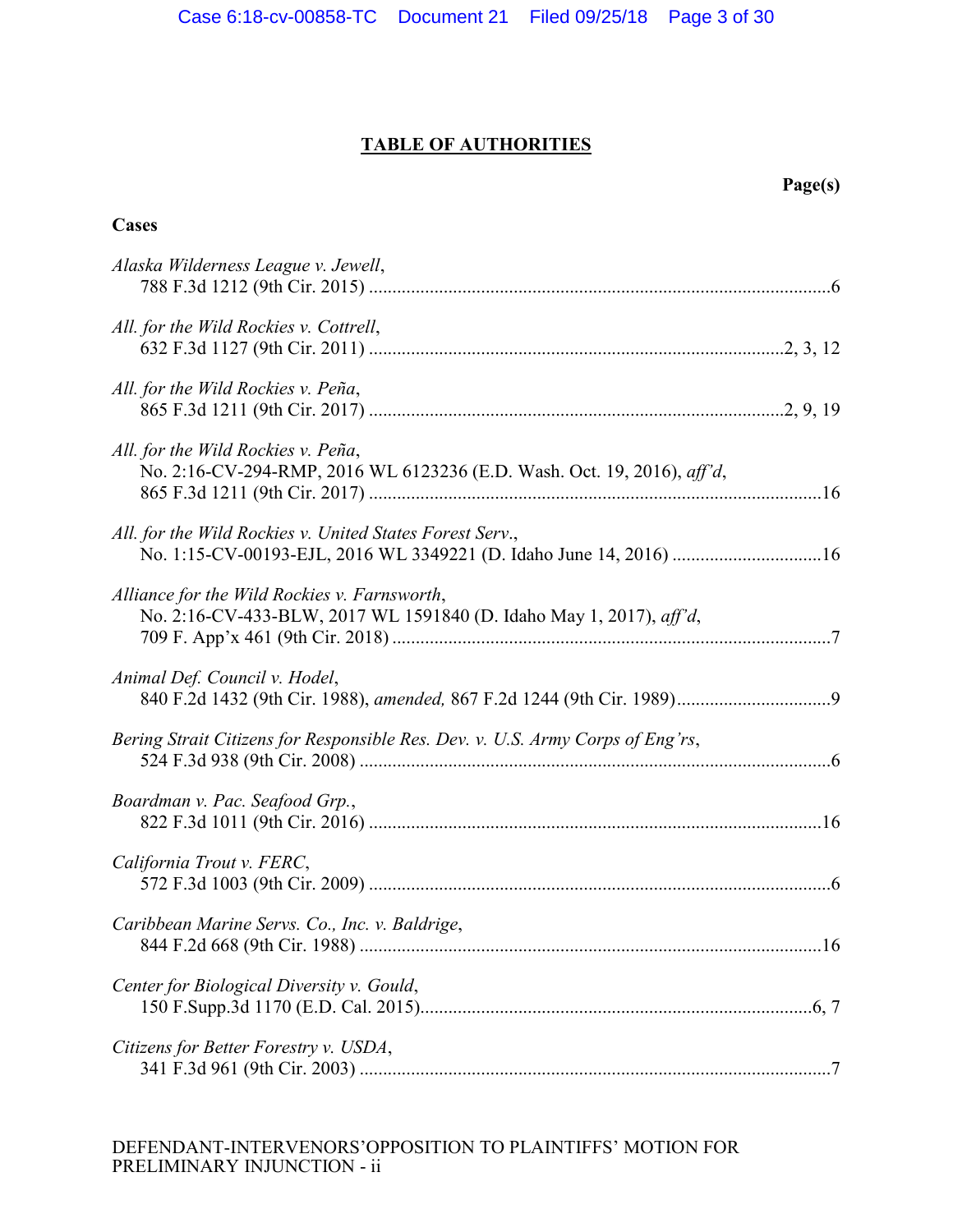| Colorado Wild Inc. v. U.S. Forest Serv.,                                                                                    |  |
|-----------------------------------------------------------------------------------------------------------------------------|--|
| Conservation Cong. v. United States Forest Serv.,<br>No. 2:13-CV-01922-TLN-CMK, 2016 WL 6524860 (E.D. Cal. Nov. 3, 2016) 13 |  |
| Cottonwood Envtl. Law Ctr. v. U.S. Forest Serv.,                                                                            |  |
| Ctr. for Biological Diversity v. U.S. Fish & Wildlife Serv.,                                                                |  |
| Ctr. For Food Safety v. Vilsack,<br>753 F.Supp.2d 1051 (N.D. Cal. 2010), vacated and remanded, 636 F.3d 1166                |  |
| Earth Island Inst. v. Carlton,                                                                                              |  |
| Friends of the Earth, Inc. v. Brinegar,                                                                                     |  |
| Granny Goose Foods, Inc. v. Bhd. of Teamsters,                                                                              |  |
| Habitat Educ. Ctr. v. U.S. Forest Serv.,                                                                                    |  |
| Idaho Sporting Congress v Thomas,<br>137 F.3d 1146 (9th Cir. 1998), overruled on other grounds by Lands Council             |  |
| Japanese Vill., LLC v. Fed. Transit Admin.,                                                                                 |  |
| Klamath Siskiyou Wildlands Ctr. v. Boody,                                                                                   |  |
| Kobell v. Suburban Lines, Inc.,                                                                                             |  |
| The Lands Council v. McNair,                                                                                                |  |
| League of Wilderness Defs./Blue Mountains Biodiversity Project v. Connaughton,                                              |  |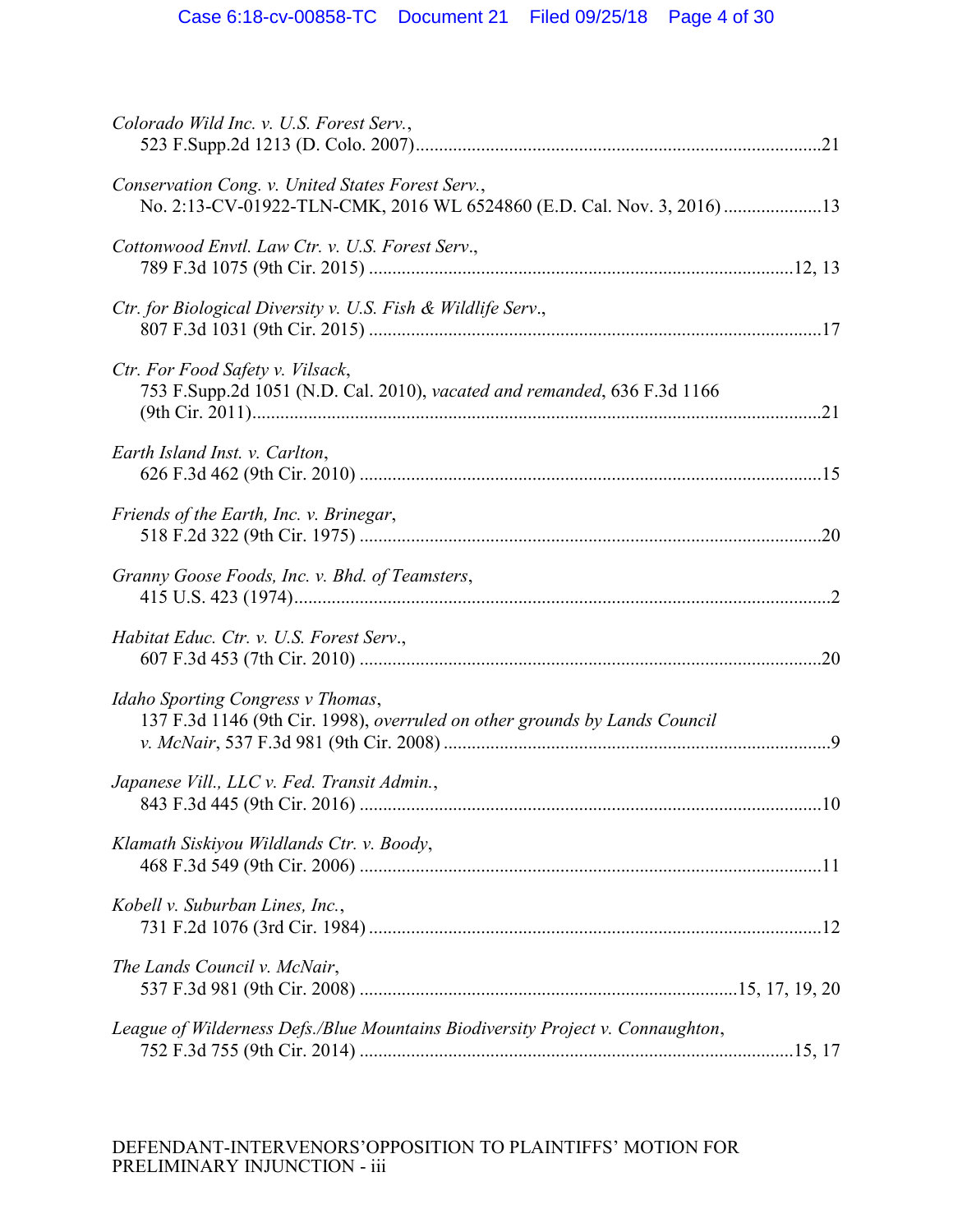| Marsh v. Oregon Nat. Res. Council,                                          |  |
|-----------------------------------------------------------------------------|--|
| Monsanto Co. v. Geertson Seed Farms,                                        |  |
| Nat'l Cmte. for the New River, Inc. v. F.E.R.C.,                            |  |
| Nat. Res. Def. Council, Inc. v. Winter,                                     |  |
| $NRDC$ v. U.S. Forest Serv.,                                                |  |
| Oakland Tribune, Inc. v. Chronicle Pub. Co.,                                |  |
| People of State of Cal. ex rel. Van De Kamp v. Tahoe Reg'l Planning Agency, |  |
| Perfect 10, Inc. v. Google, Inc.,                                           |  |
| Portland Audubon Soc. v. Lujan,                                             |  |
| Portland Audubon Soc. v. Lujan,                                             |  |
| S. Fork Band Council Of W. Shoshone Of Nevada v. U.S. Dep't of Interior,    |  |
| Save Our Sonoran, Inc. v. Flowers,                                          |  |
| Save Strawberry Canyon v. Dep't of Energy,                                  |  |
| Sequoia ForestKeeper v. Elliott,                                            |  |
| Sierra Forest Legacy v. Sherman,                                            |  |
| Sierra Nevada Forest Prot. Campaign v. Weingardt,                           |  |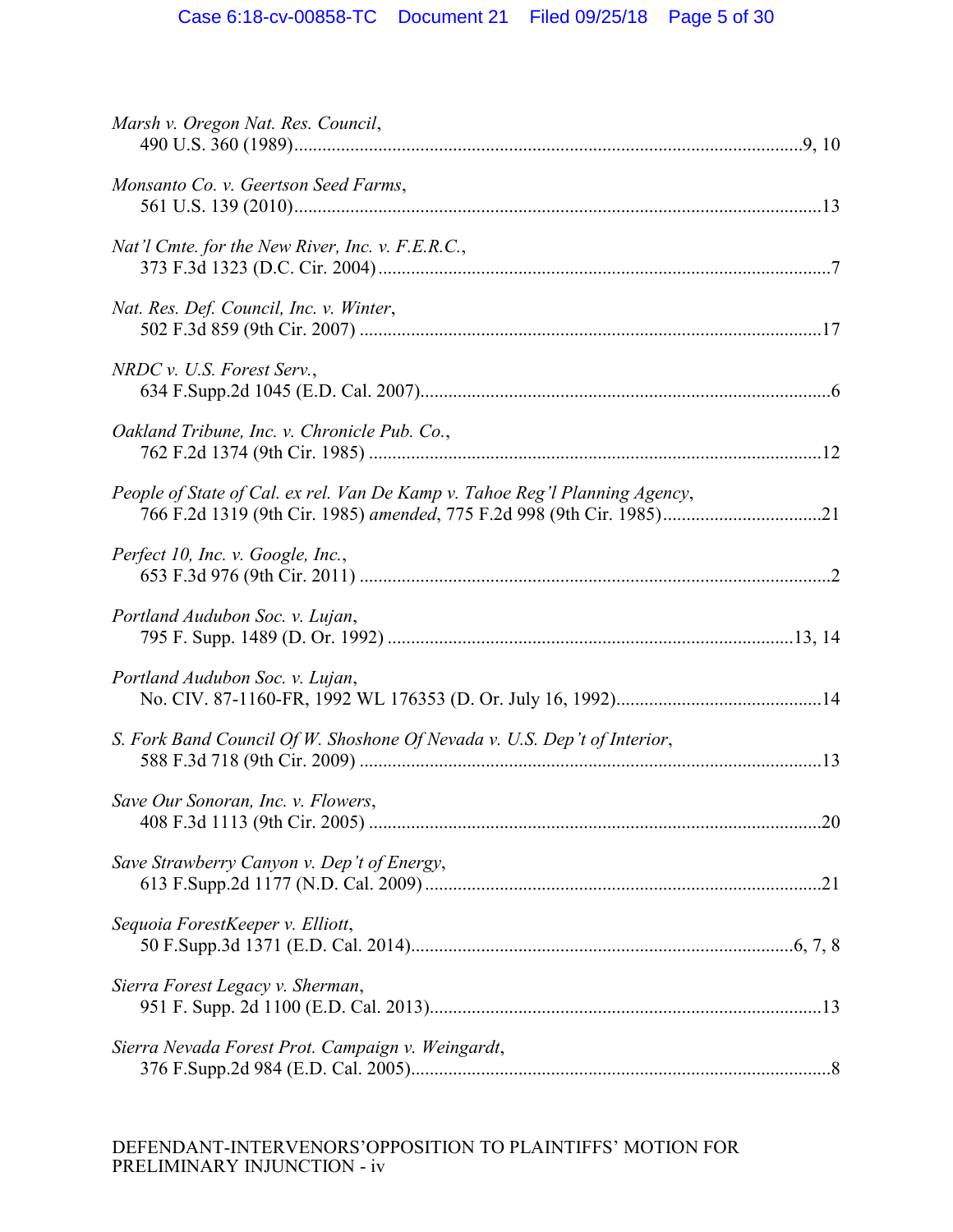| Stormans, Inc. v. Selecky,                                                                                  |  |
|-------------------------------------------------------------------------------------------------------------|--|
| Thomas v. Peterson,                                                                                         |  |
| Town of Rye v. Skinner,                                                                                     |  |
| TRI-Valley CAREs v. U.S. Dep't of Energy,                                                                   |  |
| W. Watersheds Project v. Salazar,<br>No. CV 11-00492 DMG (EX), 2011 WL 13124018 (C.D. Cal. Aug. 10, 2011)14 |  |
| Winter v. Nat. Res. Def. Council, Inc.,                                                                     |  |
| <b>Other Authorities</b>                                                                                    |  |
|                                                                                                             |  |
|                                                                                                             |  |
|                                                                                                             |  |
|                                                                                                             |  |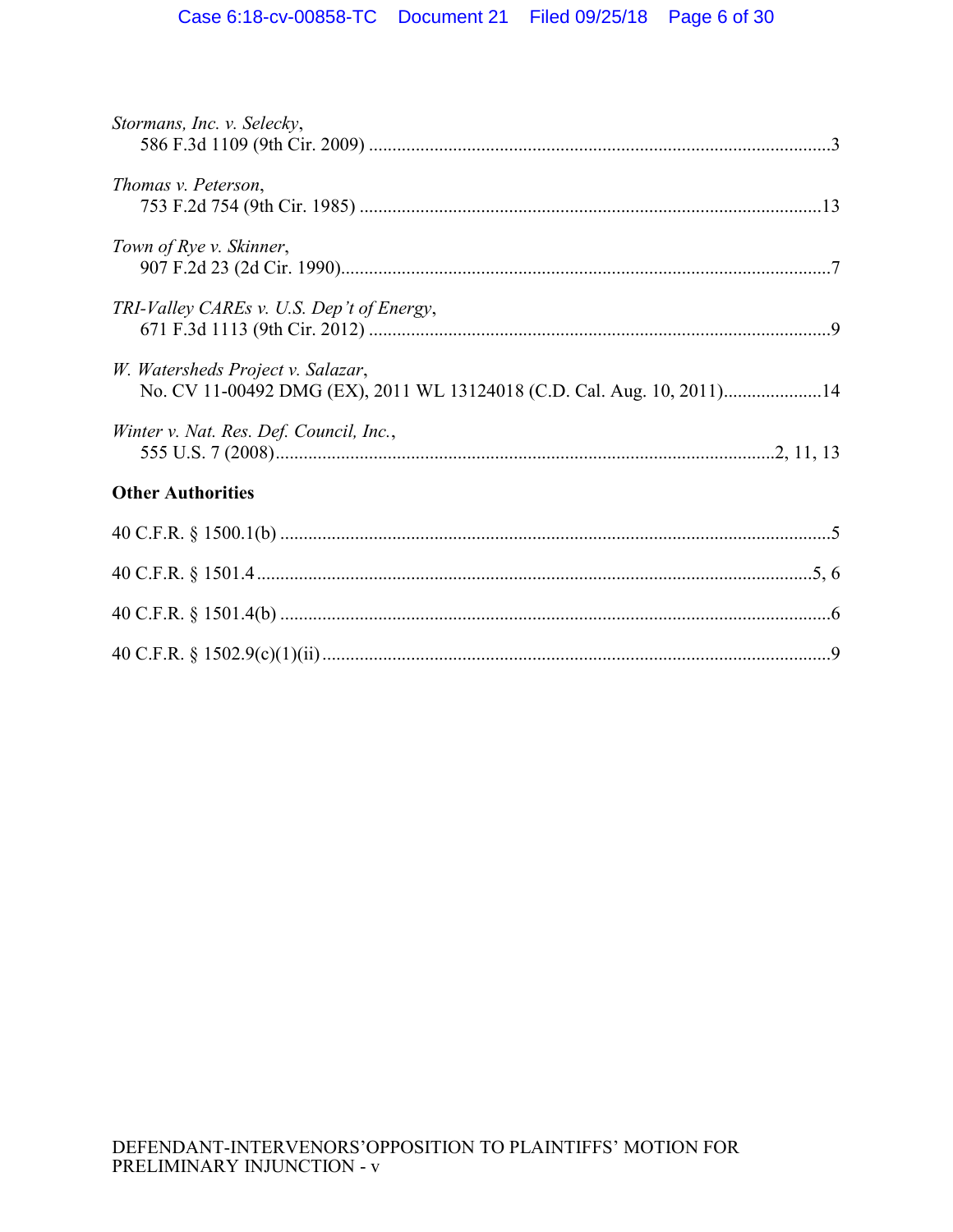# **GLOSSARY OF ACRONYMS**

- AR Administrative Record
- BLM Bureau of Land Management
- EA Environmental Assessment
- EIS Environmental Impact Statement
- ESA Endangered Species Act
- FWS U.S. Fish and Wildife Service
- NHP Non-high Priority
- NWFP Northwest Forest Plan
- RMP Resource Management Plan
- ROD Record of Decision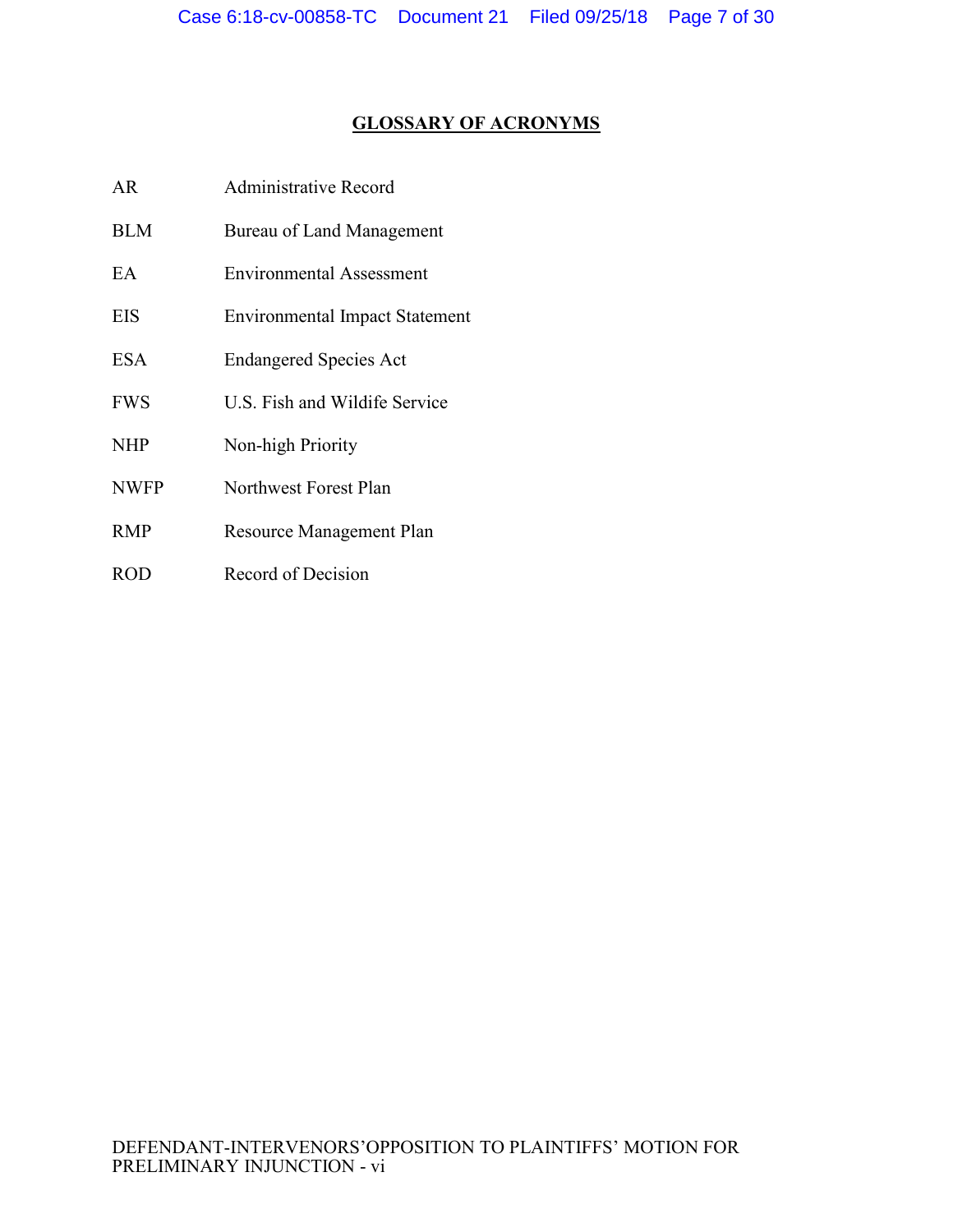## <span id="page-7-0"></span>**I. INTRODUCTION**

Plaintiffs' motion for preliminary injunction involves the Quartz Integrated Project (Quartz Project) located on the Umpqua National Forest.

Plaintiffs have waited a year since the award of both the White Timber Sale (purchased by Rosboro) and the Puddin Timber Sale (purchased by Swanson Group) to move for preliminary injunctive relief. Road work for the White Timber Sale has already been completed and road work for the Puddin Timber Sale will be completed by early November. In order to avoid a temporary restraining order, Rosboro had agreed to log and fall trees within units 1, 9, and 7 of the White Timber Sale, units without red tree vole nests, during the month of September. During the development of the briefing schedule, Rosboro planned to begin operations in unit 4, a unit implicated by plaintiffs' motion, by the end of September. However, Rosboro now plans to move into unit 8 (another unit implicated by plaintiffs' motion) after unit 1 is completed, which will occur on or around October 15. In addition, Swanson Group will begin harvesting in helicopter units by mid-October, starting from higher elevation units and working downward.

As explained in more detail below, plaintiffs have failed to demonstrate a serious question on the merits of the NEPA public comment claim or EA supplementation claim. Nor have plaintiffs demonstrated a likelihood of irreparable harm, that the balance of the equities tips sharply in their favor, or that the public interest favors an injunction. In light of the fact that project implementation is already underway, the strong need to improve forest health conditions and prevent wildfire occurrences, and the desire to provide a sustainable supply of timber to maintain local economies, the Court should deny plaintiffs' motion for preliminary injunction.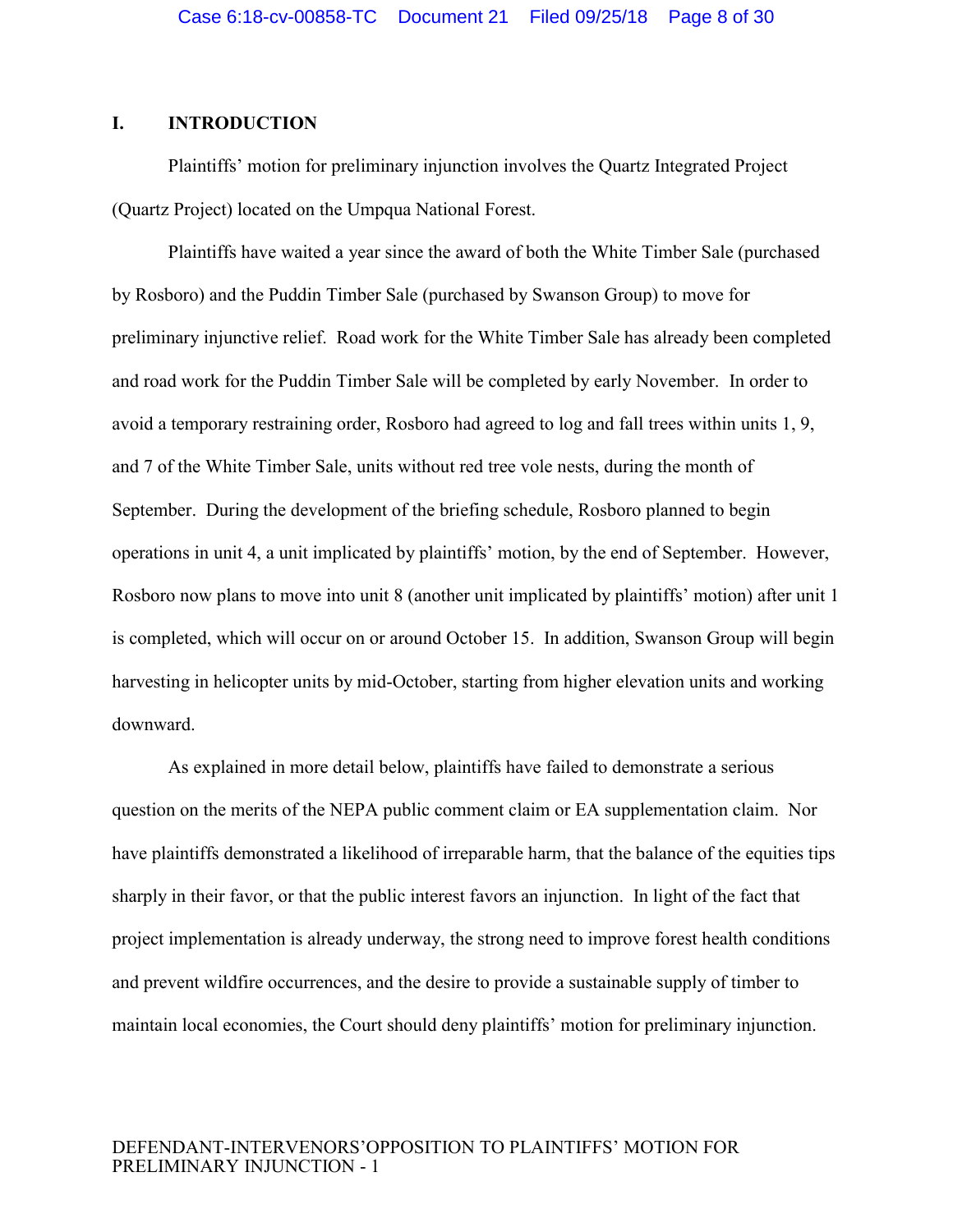## <span id="page-8-0"></span>**II. LEGAL STANDARD**

<span id="page-8-5"></span><span id="page-8-3"></span>A preliminary injunction "is an extraordinary remedy never awarded as of right." *Winter v. Nat. Res. Def. Council, Inc.*, 555 U.S. 7, 24 (2008). A plaintiff seeking this equitable remedy bears the burden of justifying its request for such extraordinary relief. *Granny Goose Foods, Inc. v. Bhd. of Teamsters*, 415 U.S. 423, 441-43 (1974). To satisfy its burden, a plaintiff must demonstrate four elements: "that [it] is likely to succeed on the merits, that [it] is likely to suffer irreparable harm in the absence of preliminary relief, that the balance of equities tips in [its] favor, and that an injunction is in the public interest." *Winter*, 555 U.S. at 20. There must be a "sufficient causal connection" between the alleged irreparable harm and the activity to be enjoined, and showing that "the requested injunction would forestall" the irreparable harm qualifies as such a connection. *Perfect 10, Inc. v. Google, Inc.*, 653 F.3d 976, 981-82 (9th Cir. 2011).

<span id="page-8-4"></span><span id="page-8-2"></span><span id="page-8-1"></span>The Ninth Circuit recognizes that an alternative "sliding scale" approach to injunctive relief survived *Winter*, at least as to the "serious questions" element of that approach. *All. for the Wild Rockies v. Cottrell*, 632 F.3d 1127, 1131-32 (9th Cir. 2011). Under the "sliding scale" approach, "'if a plaintiff can only show that there are "serious questions going to the merits"—a lesser showing than likelihood of success on the merits—then a preliminary injunction may still issue if the 'balance of hardships tips sharply in the plaintiff's favor,' and the other two *Winter* factors are satisfied.'" *All. for the Wild Rockies v. Peña*, 865 F.3d 1211, 1217 (9th Cir. 2017) (citations omitted). Thus, the extraordinary remedy of an injunction may issue if a plaintiff establishes serious questions as to the merits coupled with a balance of hardships that tips sharply in the plaintiff's favor, but only so long as the other two elements are satisfied, namely a demonstrated likelihood of irreparable harm and a showing that the public interest supports an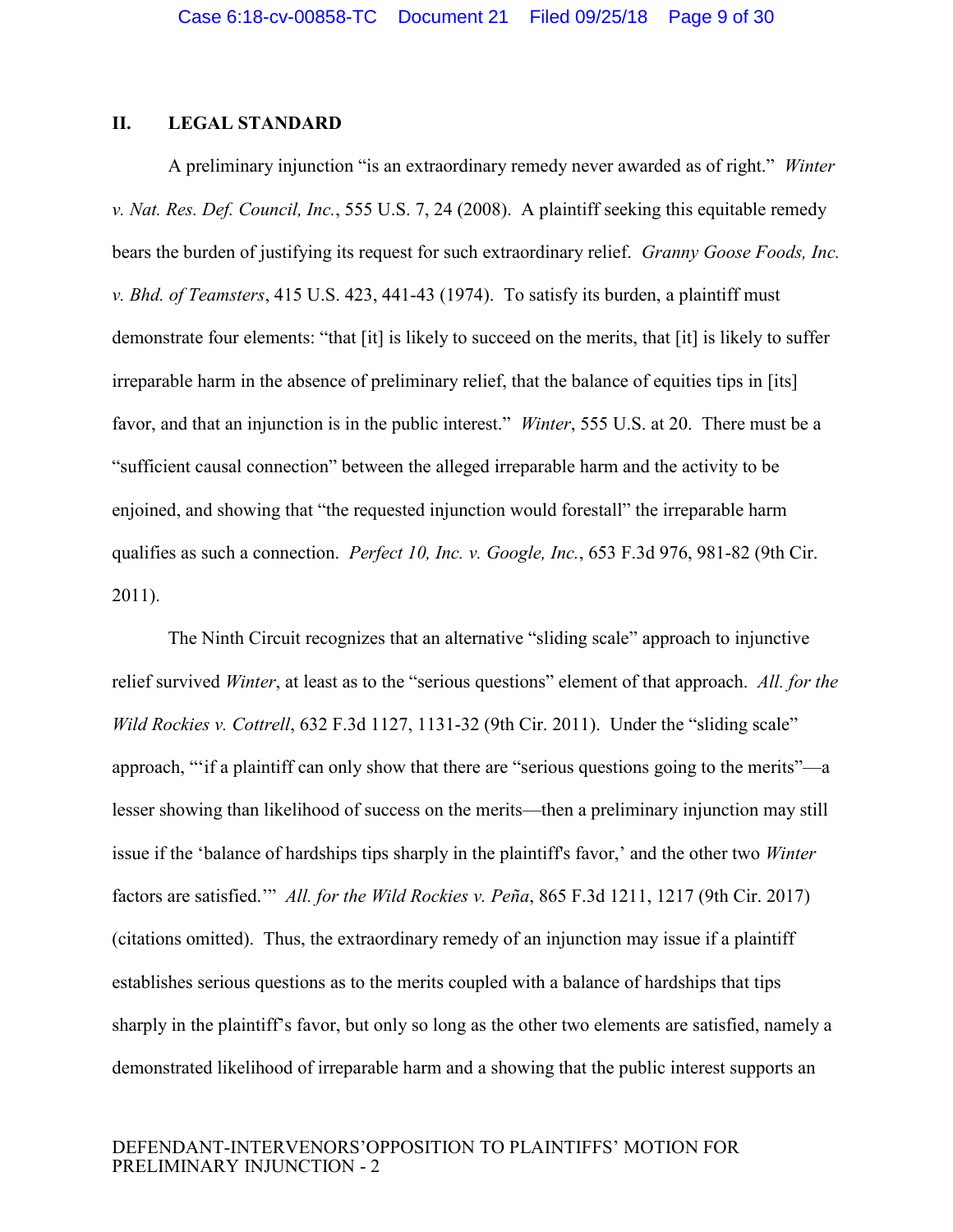<span id="page-9-2"></span><span id="page-9-1"></span>injunction*. Cottrell*, 632 F.3d at 1131-32. In addition, injunctions must be narrowly "tailored to remedy the specific harm alleged." *Stormans, Inc. v. Selecky*, 586 F.3d 1109, 1119 (9th Cir. 2009) (internal quotation marks omitted).

#### <span id="page-9-0"></span>**III. ARGUMENT**

Plaintiffs do not meet any of the four factors necessary to obtain an injunction. With regard to the non-merits factors, plaintiffs' showing is conclusory at best. Moreover, each factor weighs against an injunction. The public interest is well-served by the project's planned treatment of densely-stocked and fire-prone stands, while also providing economic benefits to local rural communities. The project is designed to benefit, rather than harm, the forest ecosystem, so any threatened irreparable harm weighs against an injunction.

Nor do plaintiffs raise serious questions on the merits. Plaintiffs participated in two substantial rounds of public comment but allege that the inability to comment on nine lateridentified nest sites is fatal to the project. However, plaintiffs neither challenge the merits of the site designations nor present information that justifies further public comment by presenting a seriously different picture than originally considered by the Forest Service. Further, the Forest Service properly concluded that a supplement EA was unnecessary in light of the 2016 BLM ROD. The Forest Service carefully considered the information, evaluated its potential impacts, and reasonably concluded that the changes in BLM policy lacked the requisite significance to require further NEPA analysis.

Accordingly, plaintiffs' motion for preliminary injunction should be denied.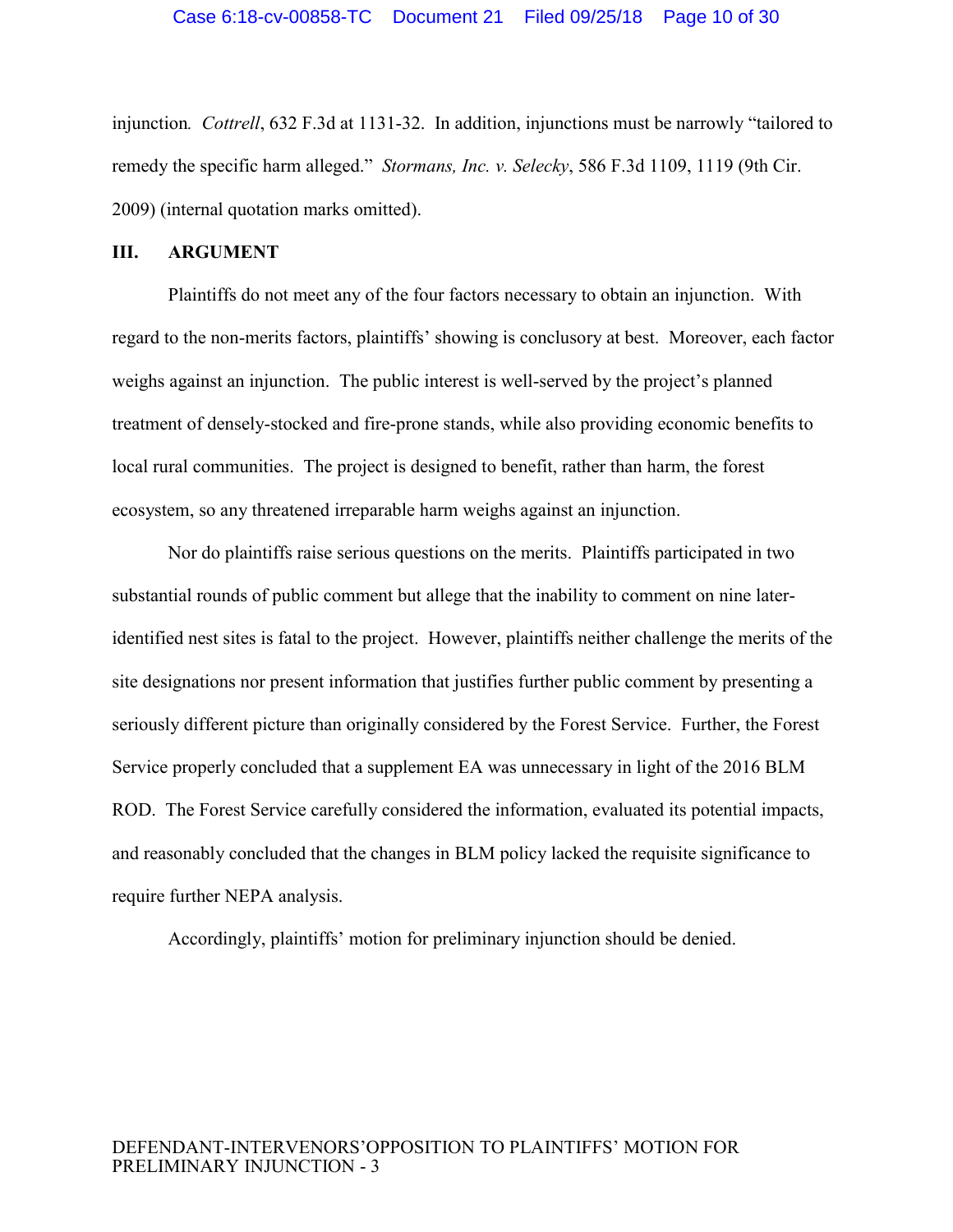## <span id="page-10-0"></span>**A. Plaintiffs Have Not Raised Serious Questions on the Merits.**

## <span id="page-10-1"></span>**1. The Forest Service gave adequate opportunity for public comment on red tree vole site designations.**

Plaintiffs allege the project violates NEPA because the Forest Service identified nine new nest sites after the completion of the public comment period and objection process and failed to take public comment on its classifications of those nine new sites. Pls.' Mot. at 20. The agency already conducted two significant rounds of public participation by circulating the draft EA for comment and then working through the objection process. The Forest Service had no obligation to conduct additional comment on the additional sites. The public had ample opportunity to raise the issue of red tree vole impacts, of which opportunities plaintiffs availed themselves.

Nor do plaintiffs meet their burden to identify significant information they would have submitted with an additional comment period. They mention the new BLM plan and potential impacts on the vole site classifications, but there is nothing to indicate how, if at all, plaintiffs would have disputed the Forest Service's site determinations for the additional nine sites. *See*  Dkt. 17, Heiken Decl.  $\P$  12, 13 (stating declarant was denied opportunity to comment without any mention of what those comments would have been). Accordingly, plaintiffs fail to show serious questions on their NEPA or NFMA claims.<sup>1</sup>

Starting in 2013, the Forest Service conducted survey efforts for red tree voles in the project area. The Forest Service found that these efforts complied with the Survey and Manage requirements as well as the present red tree vole survey protocol. AR 12976. Ultimately, the agency conducted three separate survey efforts, as well as evaluating six public data

 $\overline{a}$ 

<sup>&</sup>lt;sup>1</sup> Plaintiffs' motion refers to NFMA and asserts that the Quartz Project is inconsistent with the 2001 ROD because it failed to provide public review of all non-high priority designations. Pls.' Mot. at 22. This NFMA claim, however, is not included in plaintiffs' complaint. *See generally* Compl. (Dkt. 1). Given plaintiffs' representation that they lack an intent to amend their complaint, the Court should reject their NFMA claim.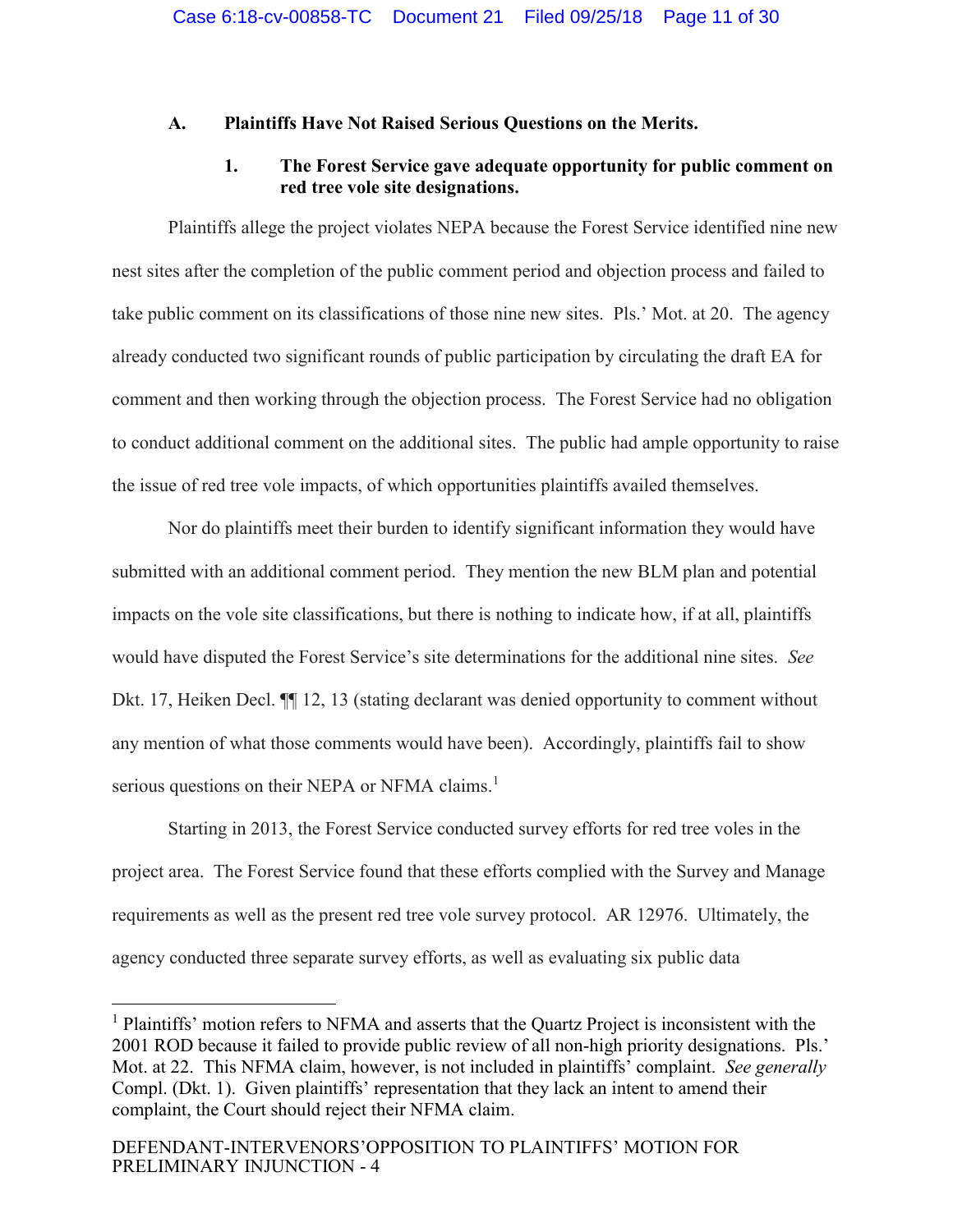submissions. AR 13386.

The Forest Service's third survey effort was undertaken after the objection resolution meeting, in apparent response to Benton Forest Coalition's contention that survey effort had been inadequate. *See* AR 12976. As plaintiffs state, the objection focused extensively on vole issues, which is reflected in the objection response document. AR 12976-83. The objection response document instructed the Forest to re-assess stands based on citizen input, conduct additional surveys if needed, and then "any additional nests found would either be managed as a known site or would be identified and included as part of the non-high priority site designation process." AR 12982. The Forest Service went through that process and classified the sites as non-high priority because in each case there was little or no concern for the vole's persistence in the Row River Watershed. AR 13372-73. In fact, the Forest Service concluded there was "very high likelihood that the red tree vole will continue to persist within the watershed . . . ." AR 13373. It obtained concurrence from the BLM, which jointly administers the NWFP/Survey and Manage. AR 13384. The Fish and Wildlife Service also agreed. AR 13376.

Plaintiffs do not challenge the NHP designations on their merits, but insist only that the failure to give public comment regarding designation of nine NHP sites is fatal to the entire project. Plaintiffs' objection *did* challenge some NHP designations, AR 12981, but they bring no such challenge now and offer no suggestion that the NHP designations here were in error. In such instances, an injunction against project implementation would be an abuse of discretion.

<span id="page-11-1"></span><span id="page-11-0"></span>CEQ regulations provide that "NEPA procedures must insure that environmental information is available to public officials and citizens before decisions are made and before actions are taken." 40 C.F.R. § 1500.1(b). Because this project involved the issuance of an EA, not an EIS, the public participation requirements are somewhat less onerous. Specifically, 40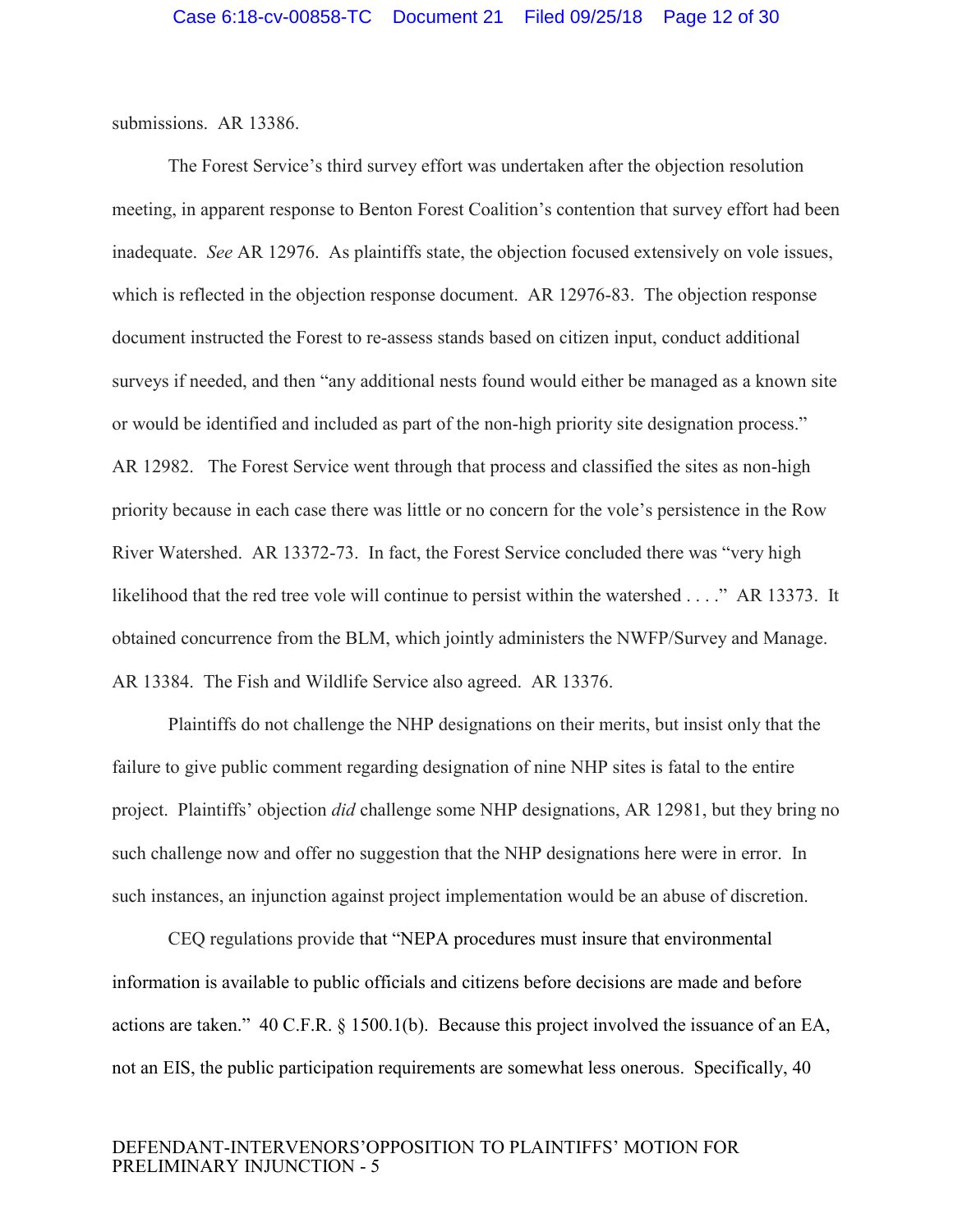#### <span id="page-12-6"></span><span id="page-12-0"></span>Case 6:18-cv-00858-TC Document 21 Filed 09/25/18 Page 13 of 30

C.F.R. § 1501.4 directs that the agency "shall involve environmental agencies, applicants, and the public, to the extent practicable, in preparing assessments . . . ." 40 C.F.R. § 1501.4(b). The word "practicable" is "open-ended" and "suggests agency discretion." *Alaska Wilderness League v. Jewell*, 788 F.3d 1212, 1220 (9th Cir. 2015).

<span id="page-12-2"></span><span id="page-12-1"></span>Under this flexible, discretionary standard, an agency preparing an EA "must provide the public with sufficient environmental information, considered in the totality of circumstances, to permit members of the public to weigh in with their views and thus inform the agency decisionmaking process." *Bering Strait Citizens for Responsible Res. Dev. v. U.S. Army Corps of Eng'rs*, 524 F.3d 938, 953 (9th Cir. 2008). Although the Ninth Circuit has not "unequivocally defined what sort of public participation is required to meet NEPA's amorphous standards," it has recognized that "the level of participation required by NEPA's implementing regulations is not substantial." *California Trout v. FERC*, 572 F.3d 1003, 1017 (9th Cir. 2009). Though the Forest Service here circulated its draft EA and invited public comment, even that step is not uniformly required. *Bering*, 524 F.3d at 952 (holding that "circulation of a draft EA is not required in every case"); *NRDC v. U.S. Forest Serv.*, 634 F.Supp.2d 1045, 1067 (E.D. Cal. 2007). Determining whether the public was adequately involved ""is a fact-intensive inquiry made on a case-by-case basis.'" *Center for Biological Diversity v. Gould*, 150 F.Supp.3d 1170, 1181 (E.D. Cal. 2015) (quoting *NRDC*, 634 F.Supp.2d at 1067).

<span id="page-12-5"></span><span id="page-12-4"></span><span id="page-12-3"></span>A public comment claim must be reviewed in light of the purpose of the public participation requirements, which is to facilitate informed decisionmaking. Therefore, "a court reviewing an agency decision under NEPA can only provide relief to a challenging party if it can be shown that information that was not before the agency would, if properly considered, present a 'seriously different picture of the environmental landscape.'" *Sequoia ForestKeeper v. Elliott*,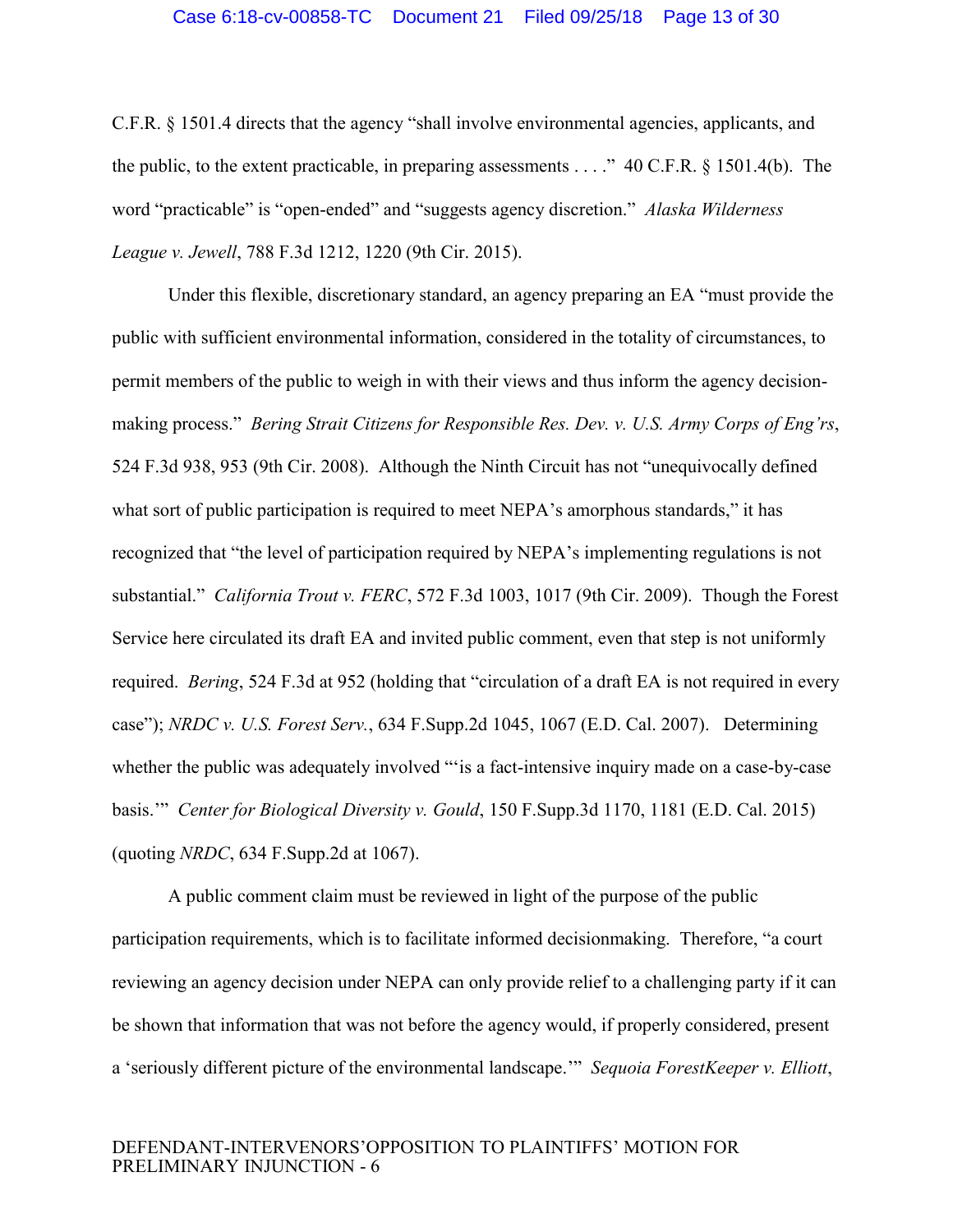<span id="page-13-3"></span><span id="page-13-0"></span>50 F.Supp.3d 1371, 1387 (E.D. Cal. 2014) (quoting *Nat'l Cmte. for the New River, Inc. v. F.E.R.C.*, 373 F.3d 1323, 1330 (D.C. Cir. 2004)). Plaintiffs have not met this burden—they have not identified any information that was not before the agency, much less any information that would give a "seriously different" picture. Instead, as in *Alliance for the Wild Rockies v. Farnsworth*, No. 2:16-CV-433-BLW, 2017 WL 1591840 (D. Idaho May 1, 2017), *aff'd*, 709 F. App'x 461 (9th Cir. 2018), plaintiffs "filed comments during the public comment period and those comments cover the same issues [they] now raise[]," which shows they "had enough information to flag these issues for the Forest Service." *Id.*, 2017 WL 1591840 at \*6. By contrast, the court in *Gould*, 150 F.Supp.3d at 1182, noted that the plaintiffs "specifically identify several important pieces of information they would have presented to the Forest Service . . . ." Plaintiffs make no such showing here.

<span id="page-13-4"></span><span id="page-13-2"></span><span id="page-13-1"></span>The Second Circuit's decision in *Town of Rye v. Skinner*, 907 F.2d 23, 24 (2d Cir. 1990), quoted with approval in *Citizens for Better Forestry v. USDA*, 341 F.3d 961, 970 (9th Cir. 2003), is on point and shows that the Forest Service complied with the public participation requirements. In *Town of Rye*, the FAA complied with section 1501.4 when it "'conducted public hearings and received written comments on every draft environmental assessment [and] circulated for comment its Preliminary Analysis of the environmental assessment,' even though it did not circulate for public comment a follow-up independent analysis it prepared in response to public comments." 341 F.3d at 970 (quoting *Town of Rye*, 907 F.2d at 24). The Second Circuit found it significant that "the FAA's independent analysis itself was done in response to comments of petitioners." *Town of Rye*, 907 F.2d at 24. That is the situation here. The Forest Service twice sought public comment, and then conducted additional analysis in response to plaintiffs' comments. NEPA requires no more. To the contrary, requiring additional public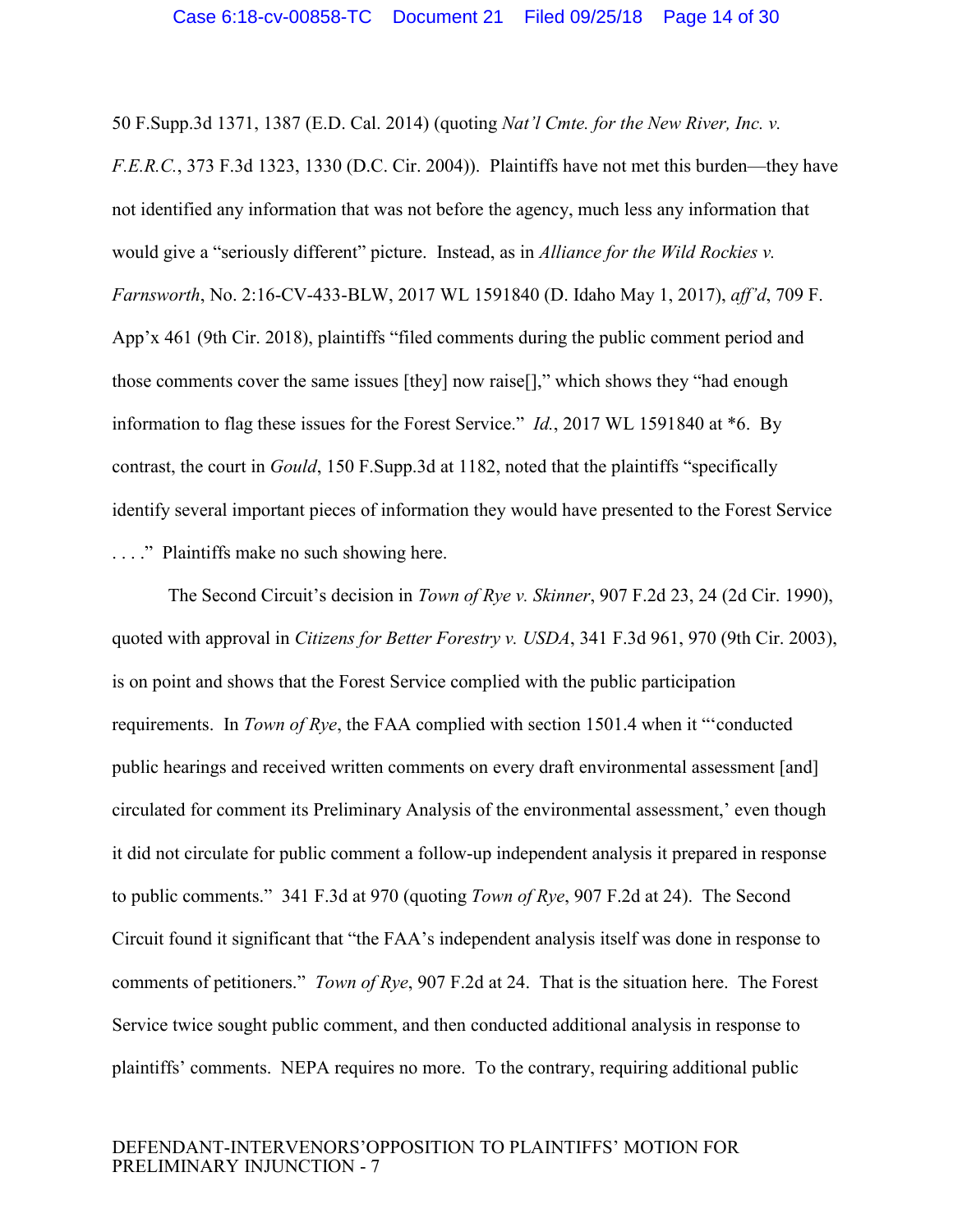#### Case 6:18-cv-00858-TC Document 21 Filed 09/25/18 Page 15 of 30

comment would essentially trap the agency in an endless loop of commenting, to no discernible benefit.

<span id="page-14-2"></span>Plaintiffs rely on *Sierra Nevada Forest Prot. Campaign v. Weingardt*, 376 F.Supp.2d 984 (E.D. Cal. 2005), but that case is readily distinguishable. The agency in *Weingardt* did not circulate a draft EA; it only released a thirteen-page scoping notice for public comment and then issued the final EA. 376 F.Supp. 2d at 992. The court held that the agency "failed to give the public an adequate pre-decisional opportunity for informed comment." *Id.* Most strikingly, the agency withheld from the public analysis documents that were completed before the end of the public comment period. *Id.* at 992. But here the documents at issue were prepared after the close of the objection period, so there is no issue like that in *Weingardt*. *Cf. Elliott*, 50 F.Supp.3d at 1387 (finding public participation requirement fulfilled and distinguishing *Weingardt* as studies in question were not available during the comment period). As in *Elliot,* the agency "gave consideration to information that included at least the substance of the information relied upon by Plaintiffs. The procedural requirements of NEPA demand no more than that." *Elliott*, 50 F.Supp.3d at 1388.

### <span id="page-14-1"></span><span id="page-14-0"></span>**2. The Forest Service reasonably concluded that a supplemental EA was unnecessary after sufficient consideration of the new information.**

Plaintiffs assert that the Forest Service did not adequately consider the effects of the BLM 2016 ROD. Pls.' Mot. at 34. Consequently, plaintiffs argue that the Forest Service must supplement its previous EA. *Id*. Plaintiffs are incorrect on both accounts, and the Court should defer to the Forest Service's determination that the ROD does not warrant further NEPA analysis.

Plaintiffs argue that the Forest Service is under a legal obligation to supplement its EA. Pls.' Mot. at 34. Under the relevant NEPA regulation, supplementation will only be required if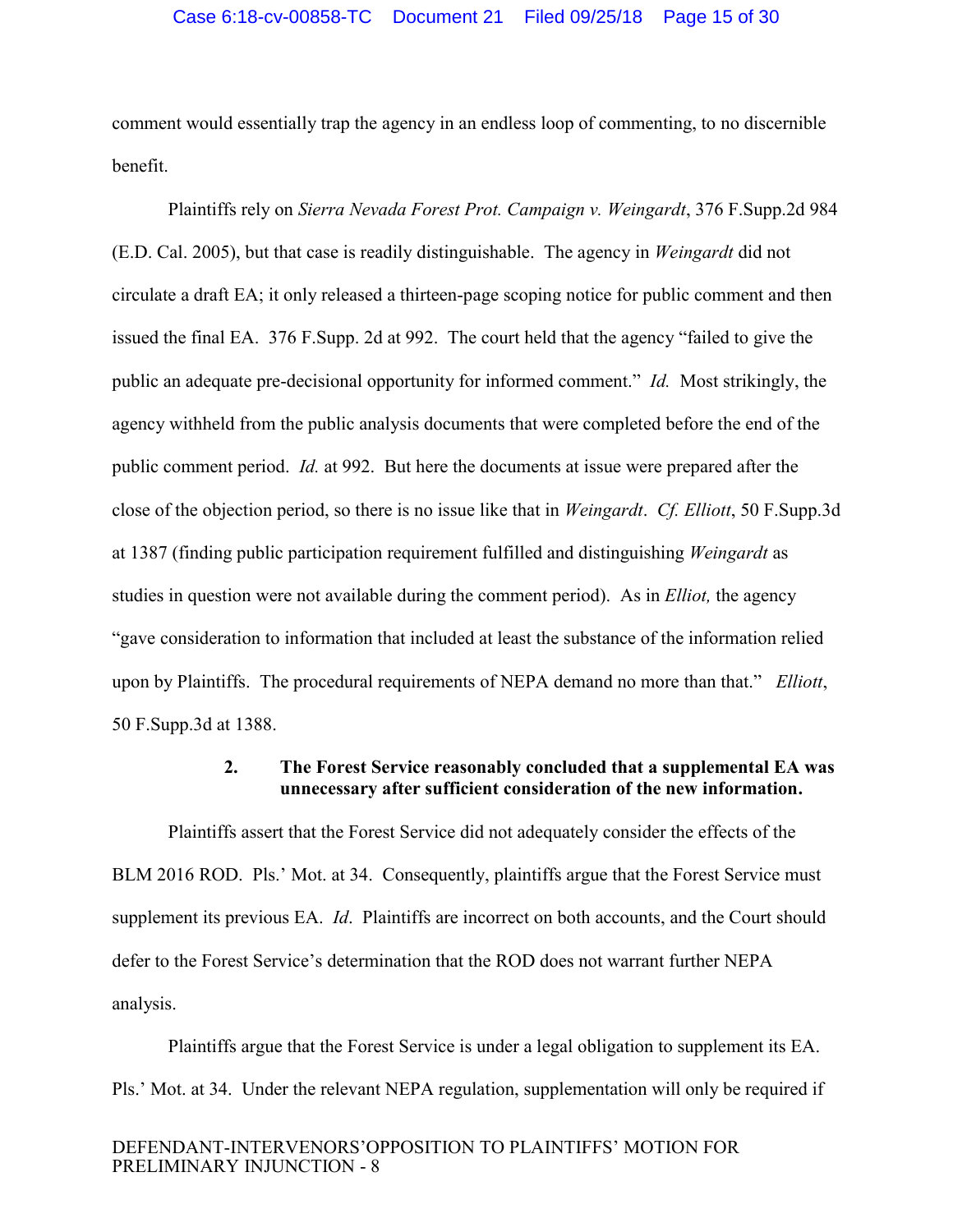<span id="page-15-5"></span><span id="page-15-2"></span><span id="page-15-0"></span>"[t]here are significant new circumstances or information relevant to environmental concerns and bearing on the proposed action or its impacts." 40 C.F.R. § 1502.9(c)(1)(ii); *see also Idaho Sporting Congress v Thomas*, 137 F.3d 1146, 1152 (9th Cir. 1998), *overruled on other grounds by Lands Council v. McNair*, 537 F.3d 981 (9th Cir. 2008) (applying 40 C.F.R. § 1502.9(c)(1)(ii) as the standard for determining when to supplement an EA). Further, "NEPA requires agencies to take a 'hard look' at the environmental consequences of proposed agency actions before those actions are undertaken." *Peña*, 865 F.3d at 1215. However, courts should apply a high threshold of significance to prevent the hard look and supplementation requirements from becoming overly burdensome. The Ninth Circuit acknowledges that requiring a supplement every time new information is presented "would render agency decision making intractable." *Marsh v. Oregon Nat. Res. Council*, 490 U.S. 360, 373 (1989). Therefore, the change must be so significant so that it presents a "seriously different picture of the likely environmental harms stemming from the proposed project." *TRI-Valley CAREs v. U.S. Dep't of Energy*, 671 F.3d 1113, 1130 (9th Cir. 2012).

<span id="page-15-4"></span><span id="page-15-3"></span><span id="page-15-1"></span>Plaintiffs propose that "at the very least, the agency must take the time to evaluate the information to determine whether or not it is of such significance as to require supplementation." Pls.' Mot. at 34. In fact, because new information does not automatically require a supplemental analysis, an agency can satisfy the duty to supplement if it "carefully consider[s] the information, evaluate[s] its impact, and support[s] its decision not to supplement . . . with a statement of explanation." *Animal Def. Council v. Hodel*, 840 F.2d 1432, 1439-40 (9th Cir. 1988), *amended,* 867 F.2d 1244 (9th Cir. 1989). When an agency shows that the new information would not show a "seriously different picture" of the potential harms, the court "must defer to the [agency]'s finding that a supplement [EA] was not required. *TRI-Valley CAREs*, 671 F.3d at 1130.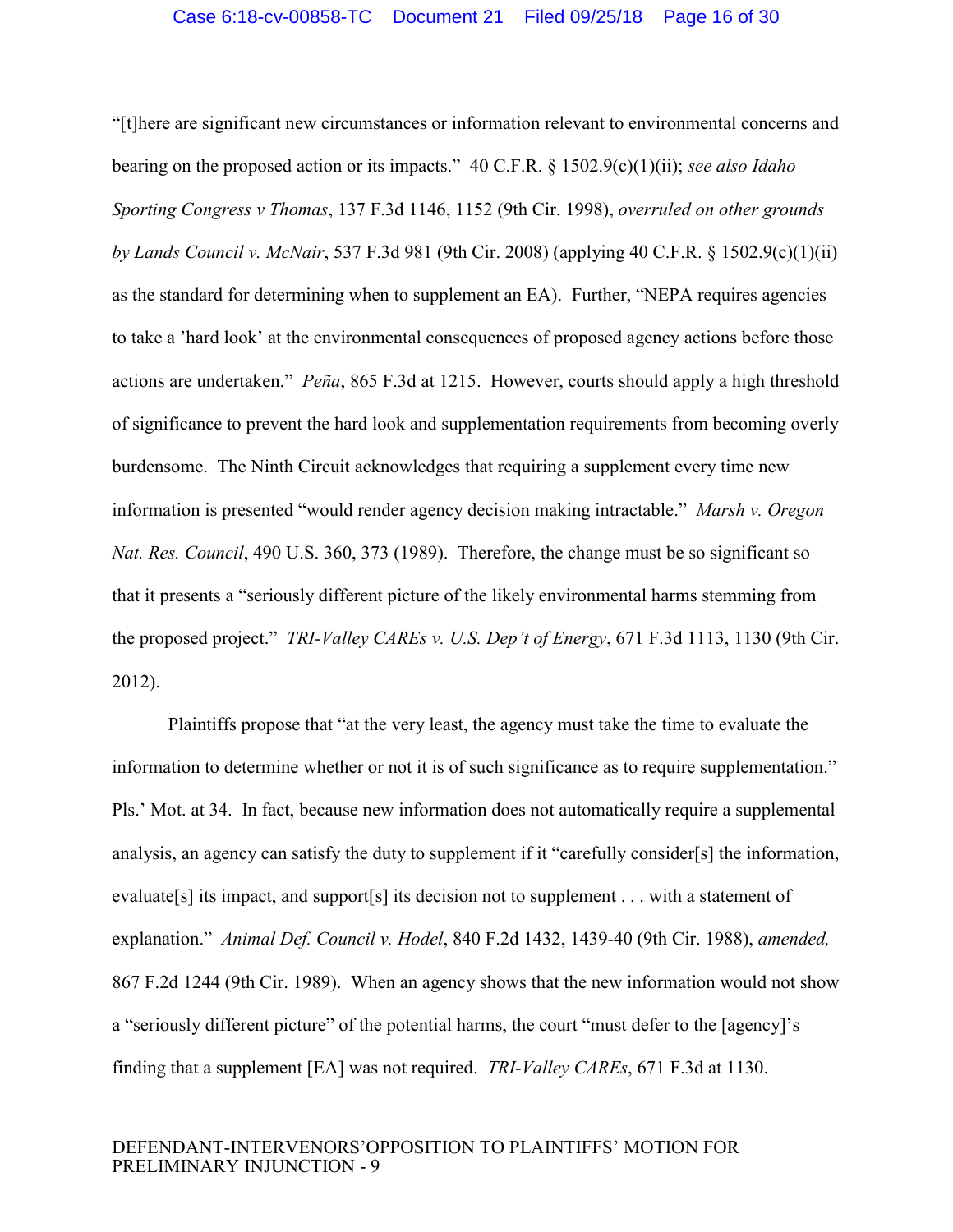#### <span id="page-16-1"></span><span id="page-16-0"></span>Case 6:18-cv-00858-TC Document 21 Filed 09/25/18 Page 17 of 30

Ultimately, an agency's determination that a supplemental NEPA analysis was not required is "a factual dispute . . . which implicates substantial agency expertise" and is judicially reviewed under the arbitrary and capricious standard. *Marsh*, 490 U.S. at 376; *see also Japanese Vill., LLC v. Fed. Transit Admin.*, 843 F.3d 445, 472 (9th Cir. 2016) (citing *Marsh* and reviewing an agency's decision on whether to supplement a NEPA analysis under the arbitrary and capricious standard).

The Forest Service adequately reviewed the information presented by the 2016 BLM ROD and reasonably concluded that no supplemental NEPA analysis was necessary. This review culminated with a report on the impacts of the BLM RMP revision to the non-high priority site designations in the Row River Watershed. AR 13453. Plaintiffs take little note of this report in their argument for a supplemental EA. *See* Pls.' Mot. at 34-35. Instead, plaintiffs incorrectly assert that the action of the Forest Service, in light of the BLM change in policy, "undermines [the] entire regulatory framework that previously ensured vole persistence." Pls.' Mot. at 35. The Forest Service's report rebuts such a conclusion. The report concludes that the BLM policy change does not affect the application of two of the four factors used to determine a non-high priority site designation. AR 13453-54. Additionally, the Forest Service acknowledges that the number of red tree vole sites in reserves will be reduced from 27 to 19 by the changes in the BLM policy. AR 13453. However, those 19 sites are "still reasonably defined as a limited number of sites" and thus the designation is unaffected. *Id.* The Forest Service reports that the BLM change "is less likely to contribute toward species persistence" but that the change will only apply to 8% of the federally owned land in the watershed. AR 13455. Importantly, the Forest Service partially rests its decision to forgo further NEPA analysis on the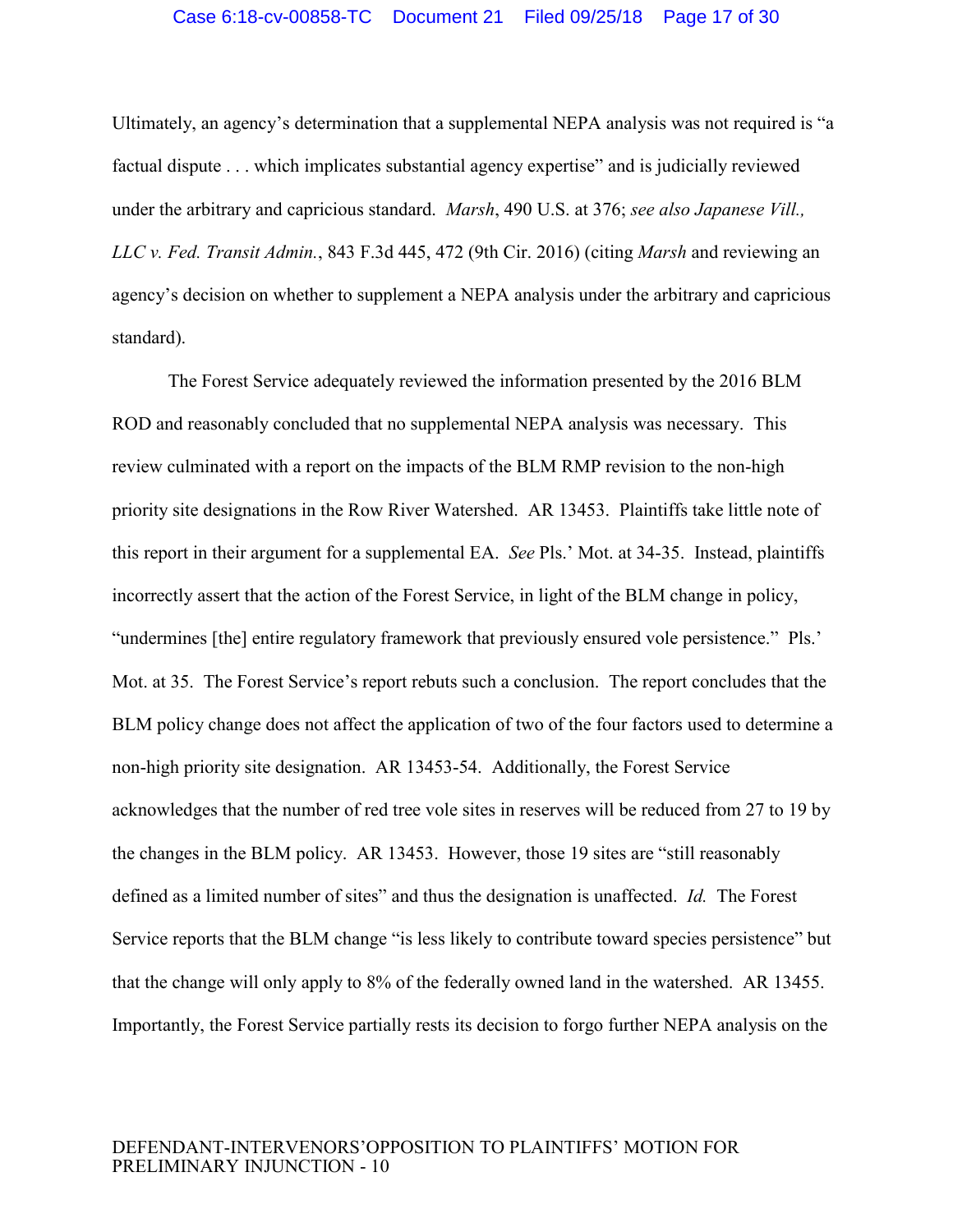#### Case 6:18-cv-00858-TC Document 21 Filed 09/25/18 Page 18 of 30

fact that Northwest Forest Plan's protections are still available on Forest Service lands, which cover the majority of the watershed.

<span id="page-17-1"></span>These facts are readily distinguishable from the case law relied upon by plaintiffs. Plaintiffs argue that the "Ninth Circuit has specifically held that changes surrounding the red tree vole's classification under the Survey and Manage program are significant." Pls.' Mot. at 34 (citing *Klamath Siskiyou Wildlands Ctr. v. Boody*, 468 F.3d 549, 561 (9th Cir. 2006)) (internal quotations omitted). In that case, the Ninth Circuit found that because 80% of data on the issue was unavailable at the time of the initial analysis, the new information was "nothing short of significant." *Boody*, 468 F.3d at 561. In the instant case, however, the Forest Service concluded that nothing changed at scale as a result of the 2016 BLM ROD, except "an increase of BLM LSR/suitable habitat in reserves." AR 13455. Therefore, the Forest Service reasonably concluded that no further analysis was needed. The Forest Service took a hard look through careful consideration of the new information, evaluation of its potential impacts, and then supported its decision with factual evidence. Accordingly, this Court should defer to the agency's determination that further NEPA analysis was unnecessary.

#### **B. Plaintiffs Have Not Demonstrated that Irreparable Harm is Likely.**

<span id="page-17-0"></span>Plaintiffs claim that they will suffer "immediate and irreparable harm," identifying three types of harm if implementation of the remaining timber sale units proceed: (1) harm to plaintiffs' interest in compliance under NEPA; (2) harm to plaintiffs' interest in "mature, and old-growth forests" and (3) harm to plaintiffs' interest in the red tree voles and the project area. Pls.' Mot. at 36-38.

<span id="page-17-2"></span>The essential requirement for injunctive relief is demonstrating that irreparable harm is likely in the absence of an injunction. *Winter*, 555 U.S. at 22. To obtain injunctive relief,

#### DEFENDANT-INTERVENORS'OPPOSITION TO PLAINTIFFS' MOTION FOR PRELIMINARY INJUNCTION - 11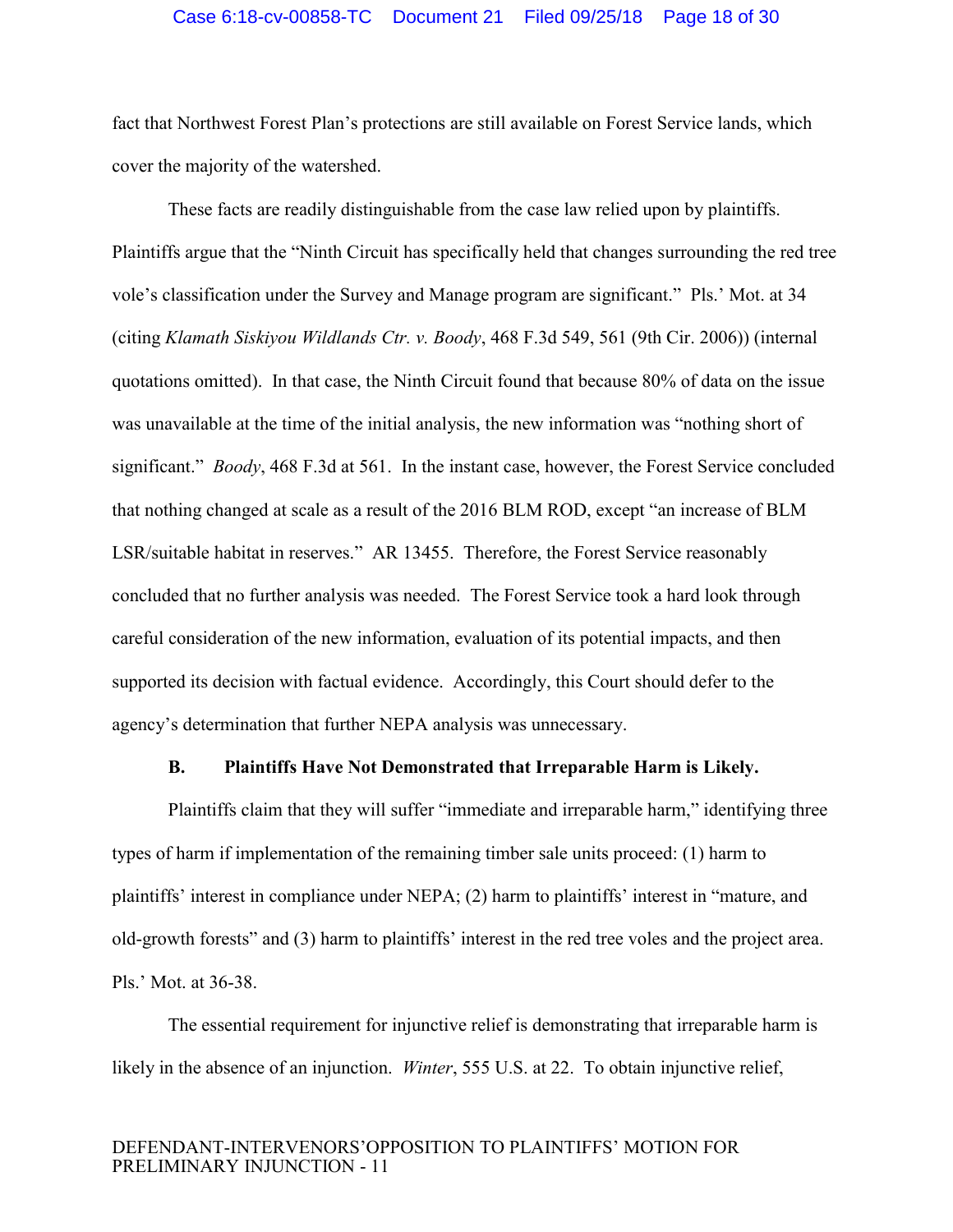"plaintiffs must establish that irreparable harm is *likely*, not just *possible*." *Cottrell*, 632 F.3d at 1131. There is "no presumption of irreparable injury" in environmental cases. *Cottonwood Envtl. Law Ctr. v. U.S. Forest Serv*., 789 F.3d 1075, 1091 (9th Cir. 2015). Nor is there any such presumption where endangered or threatened species or Survey and Manage species are involved. *Id.* Plaintiffs have not met their burden to show, rather than presume, irreparable harm. Instead, they have submitted a litany of speculation.

## <span id="page-18-2"></span><span id="page-18-1"></span><span id="page-18-0"></span>**1. Plaintiffs' year-long delay in moving for injunctive relief demonstrates a lack of urgency.**

<span id="page-18-4"></span><span id="page-18-3"></span>As an initial matter, in assessing plaintiffs' claims of irreparable harm, it is relevant how long plaintiffs waited before seeking relief. Plaintiffs did not seek preliminary injunctive relief until a year after the White and Puddin Timber Sales were both awarded. Dkt. 9, Dudley Decl. ¶ 10 (Puddin Timber Sale awarded on September 13, 2017); Dkt. 8, Hardwick Decl. ¶ 11 (White Timber Sale awarded on September 19, 2017). Swanson Group has hired Brude Stanley to perform road construction work and that work has been underway for months and should be completed by mid-October. Second Dudley Decl. ¶ 3. For the White Timber Sale, all road work was completed on August 24, before plaintiffs filed their motion for preliminary injunction. Second Hardwick Decl. ¶ 2. Plaintiffs' year long delay concedes that no irreparable harm has occurred to date and begs the question how continued project implementation for a similar time would cause irreparable harm. Under these circumstances, plaintiffs' allegation of the need for an injunction rings hollow. *Oakland Tribune, Inc. v. Chronicle Pub. Co.,* 762 F.2d 1374, 1377 (9th Cir. 1985) ("Plaintiff's long delay before seeking a preliminary injunction implies a lack of urgency and irreparable harm."); *accord Kobell v. Suburban Lines, Inc.,* 731 F.2d 1076, 1092 n. 27 (3rd Cir. 1984) ("[T]he district court may legitimately think it suspicious that the party who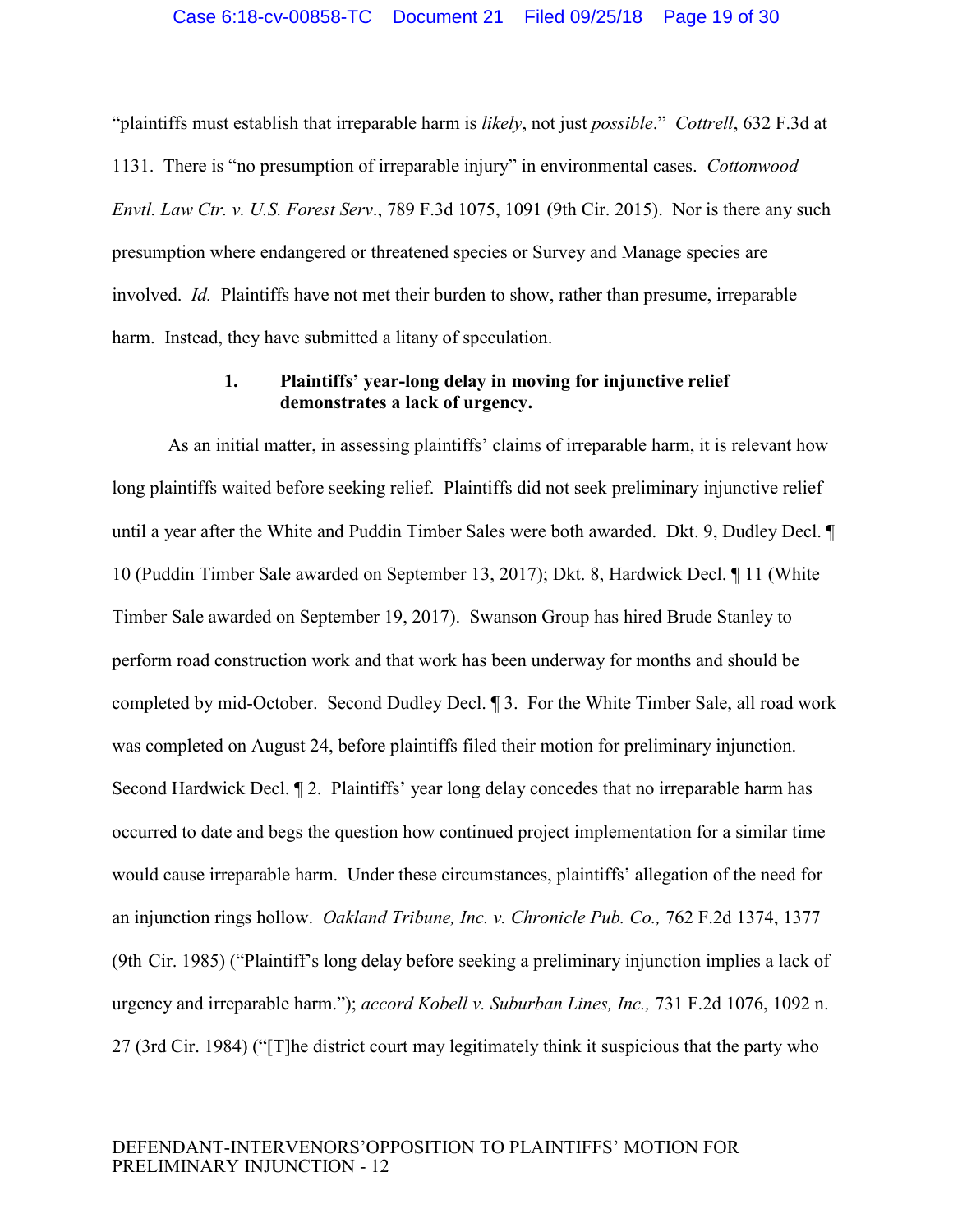#### Case 6:18-cv-00858-TC Document 21 Filed 09/25/18 Page 20 of 30

asks to preserve the status quo through interim relief has allowed the status quo to change through unexplained delay.").

### <span id="page-19-3"></span><span id="page-19-0"></span>**2. An alleged procedural violation of NEPA is not irreparable harm.**

Plaintiffs argue that its allegations of procedural NEPA violations suffice to show irreparable harm. Pls.' Mot. at 35-36. This improperly presumes that injunctive relief is the automatic remedy in a NEPA case. An "injunction is a drastic and extraordinary remedy, which should not be granted as a matter of course." *Monsanto Co. v. Geertson Seed Farms*, 561 U.S. 139, 165 (2010). *Monsanto*, reversing the Ninth Circuit, cautioned that an "injunction should issue only if the traditional four-factor test is satisfied." *Id.* at 157.

<span id="page-19-7"></span><span id="page-19-6"></span><span id="page-19-5"></span><span id="page-19-4"></span><span id="page-19-2"></span><span id="page-19-1"></span>Plaintiff relies on *S. Fork Band Council Of W. Shoshone Of Nevada v. U.S. Dep't of Interior*, 588 F.3d 718, 728 (9th Cir. 2009) (*S. Fork Band*); *Portland Audubon Soc. v. Lujan*, 795 F. Supp. 1489, 1509 (D. Or. 1992); and *Thomas v. Peterson*, 753 F.2d 754, 764 (9th Cir. 1985), in support of the proposition that "irreparable harm follows from a NEPA violation." Pls.' Mot. at 35. Plaintiffs' reliance on *S. Fork Band* and *Thomas v. Peterson* to argue that a claimed NEPA violation is irreparable injury is misplaced. Cases that applied a "thumb on the scales" of that type were disapproved by *Monsanto*. 390 F.3d at 642 (stating presence of NEPA claims gives rise to more liberal standard for an injunction). As Judge Nunley recognized this presumption was "effectively overruled" by *Monsanto* and *Winter*. *Conservation Cong. v. United States Forest Serv.*, No. 2:13-CV-01922-TLN-CMK, 2016 WL 6524860, at \*5 (E.D. Cal. Nov. 3, 2016). Further, *Thomas v. Peterson* was expressly abrogated by *Cottonwood*. 789 F.3d at 1088-89. Thus, the underpinnings of cases which have held that irreparable harm follows a NEPA violation have been washed away. *See also Sierra Forest Legacy v. Sherman*, 951 F. Supp. 2d 1100, 1111 (E.D. Cal. 2013) (holding that procedural NEPA violation did not equal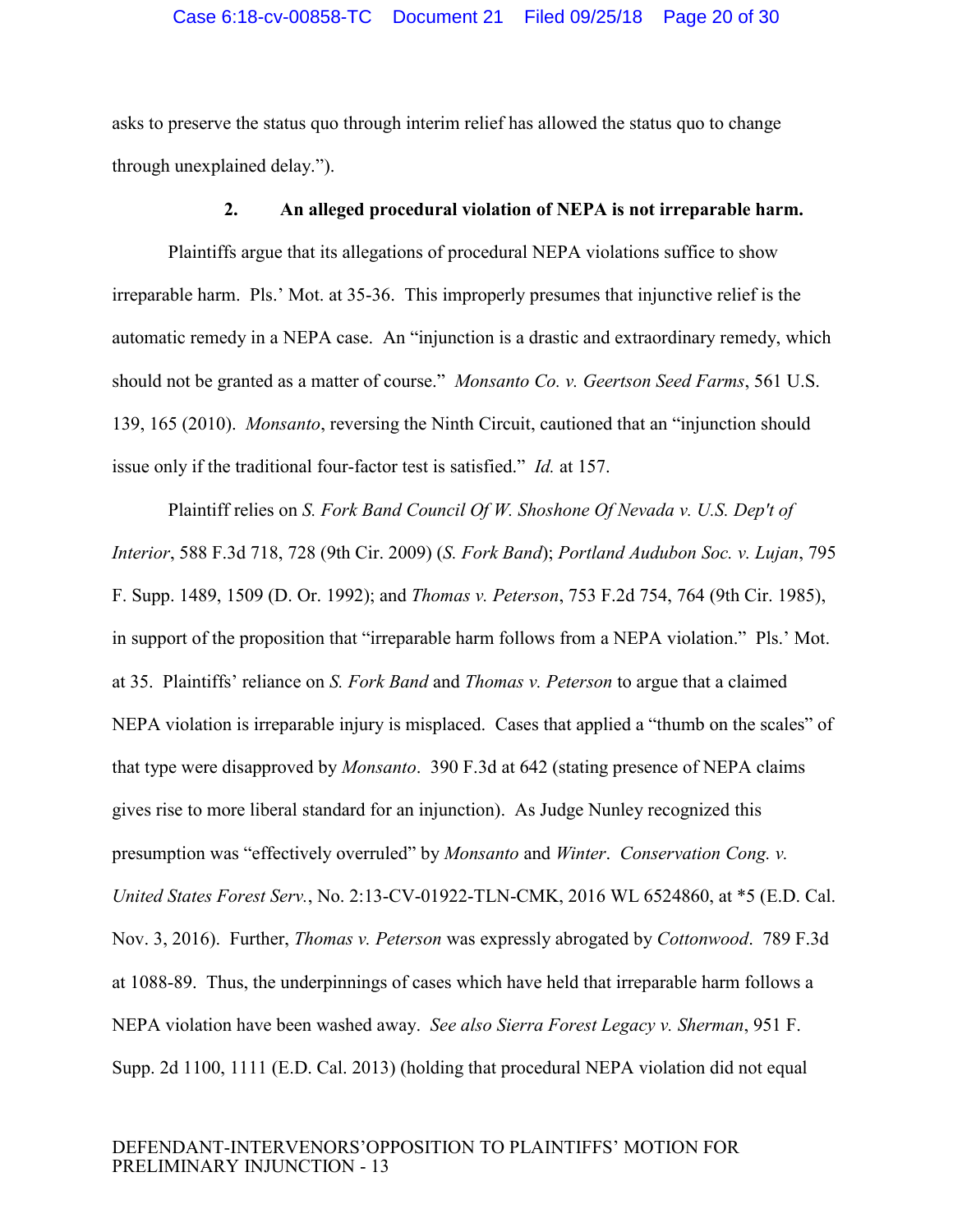irreparable harm).

<span id="page-20-1"></span>In addition, plaintiffs fail to acknowledge that the decision in *Lujan*, 795 F. Supp. at 1509, was later modified to allow the removal of timber. The court later found that although it declined to conclude that the timber sales will have no effect on the survival of the northern spotted owl, "there is no evidence or argument that the downed timber has any special significance to the survivability of the northern spotted owl" allowed the removal of the downed timber and an additional 750,000 board feet that must be felled to accommodate the removal of the downed timber. *Portland Audubon Soc. v. Lujan*, No. CIV. 87-1160-FR, 1992 WL 176353, at \*2 (D. Or. July 16, 1992).

<span id="page-20-3"></span><span id="page-20-2"></span>In evaluating the likelihood of irreparable harm, courts must be mindful of the "significant overlap" with the merits in a NEPA case but "the likelihood of injury depends, at least in part, on the implicit assumption that further review may cause the agency to change its decision." *W. Watersheds Project v. Salazar*, No. CV 11-00492 DMG (EX), 2011 WL 13124018, at \*18 (C.D. Cal. Aug. 10, 2011). As explained above, it is not reasonable to assume that public commenting would change the Forest Service's decision since plaintiffs offer no suggestion on how the designation of non-high priority sites was in error. *See supra* at III.A.1.

#### <span id="page-20-0"></span>**3. Plaintiffs Cannot Show Irreparable Harm on the Basis of Removal of "Mature" or "Old-Growth" Trees.**

Plaintiffs next claim the project removes "mature" or "old-growth" trees so any implementation is irreparable harm to their interests in the area. Pl.'s Mot. at 36. This argument fails on facts and law. On the facts, the stands at issue are not mature or old growth. The commercial thinning units are in "mid-seral closed forest" stage, AR 10308, 10358, and therefore are not "mature stands." Although some stands are 90 to 130 years old, which are primarily even-aged and dominated by Douglas fir in the overstory, AR 10308-09, 10358, those stands are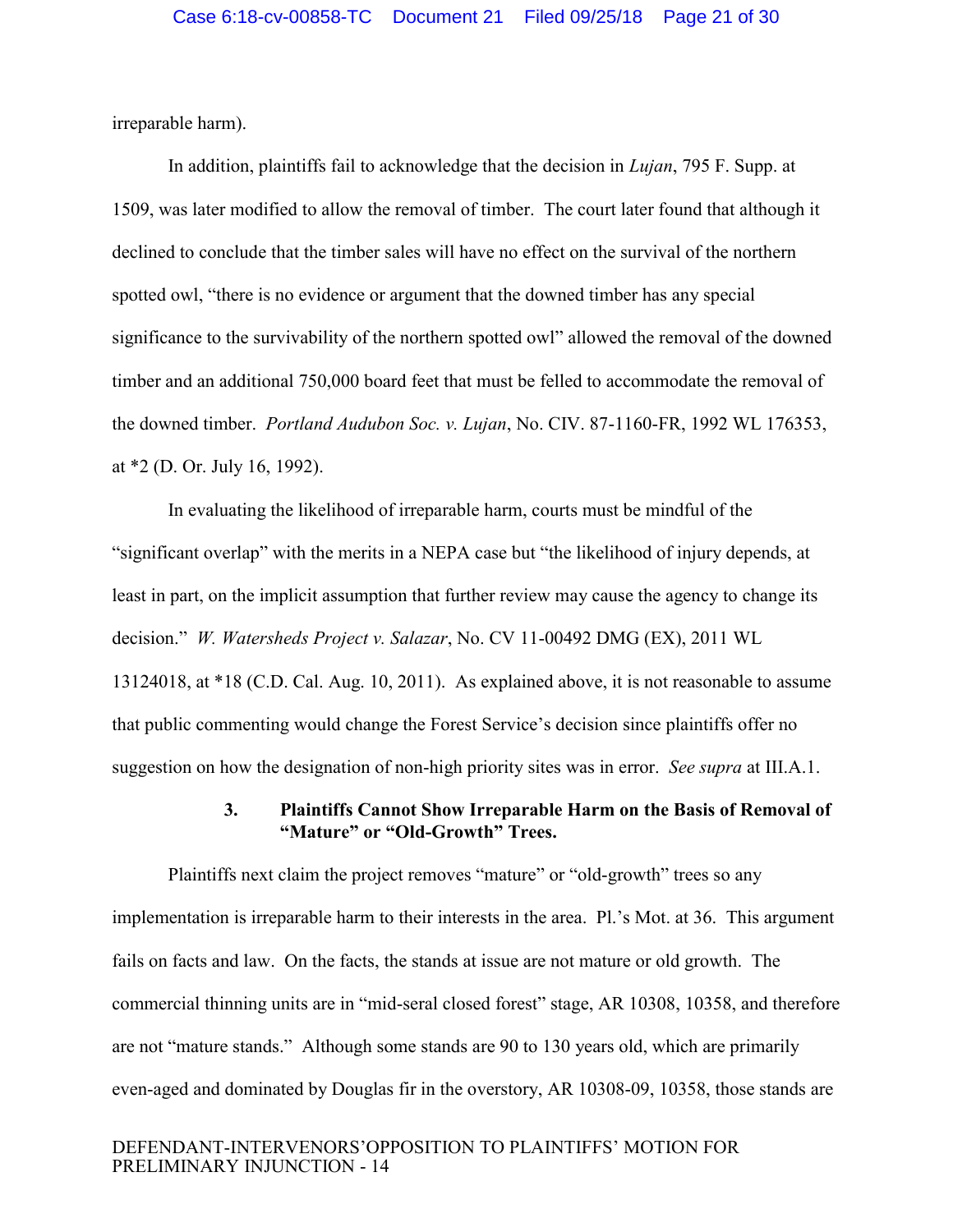#### Case 6:18-cv-00858-TC Document 21 Filed 09/25/18 Page 22 of 30

not considered old-growth forest. Old-growth forests are stands that are 150 years old or older, AR 10356-57, and the Forest Service specifically determined that these stands are not oldgrowth. *See* AR 10271.

It is important to recognize the context and specifics of this project's commercial harvest. The commercial units are in Matrix lands not Late Successional Reserves. Under the Northwest Forest Plan, Matrix lands is the area where "most timber harvest and other silvicultural activities will be conducted." AR 4100. Therefore, plaintiffs fail to show irreparable harm for the harvest stands that are neither mature nor old-growth and have been specifically designated for timber harvest.

<span id="page-21-3"></span>Plaintiffs also misstate the law. Plaintiffs rely heavily on *League of Wilderness Defs./Blue Mountains Biodiversity Project v. Connaughton*, 752 F.3d 755, 765 (9th Cir. 2014), for the proposition that logging mature trees equates to irreparable injury. Pls.' Mot. at 36. However, the Ninth Circuit determined that the "argument that logging is *per se* enough to warrant an injunction because it constituted irreparable environmental harm was squarely rejected by *McNair* where we declined 'to adopt a rule that *any* potential environmental injury *automatically* merits an injunction.'" *Earth Island Inst. v. Carlton*, 626 F.3d 462, 474 (9th Cir. 2010) (quoting *The Lands Council v. McNair*, 537 F.3d 981, 1005 (9th Cir. 2008)). To the extent *League of Wilderness Defs* conflicts with *Carlton*, *Carlton* must control as the earlier case.

## <span id="page-21-2"></span><span id="page-21-1"></span>**4. Plaintiffs' interest in the red tree vole or the project area is not sufficient for injunctive relief.**

<span id="page-21-0"></span>Finally, plaintiffs argue that it has an interest in observing the red tree vole and revisiting red tree vole sites would be irreparably harmed. Speculative injury is not the "clear showing" required for an injunction. Specifically, "[s]peculative injury does not constitute irreparable injury sufficient to warrant granting a preliminary injunction. A plaintiff must do more than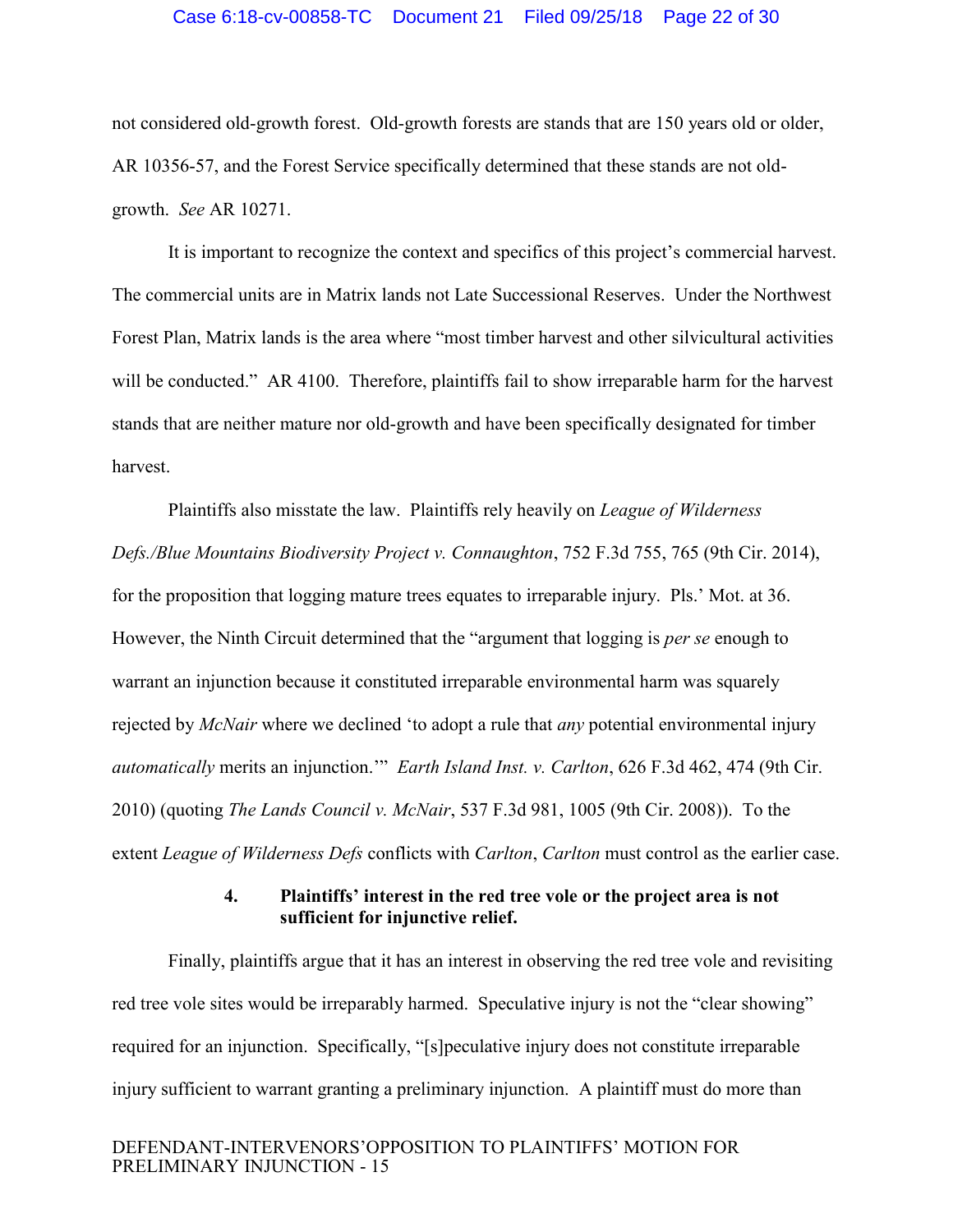<span id="page-22-3"></span><span id="page-22-2"></span><span id="page-22-1"></span><span id="page-22-0"></span>merely allege imminent harm sufficient to establish standing; a plaintiff must *demonstrate* immediate threatened injury as a prerequisite to preliminary injunctive relief." *Boardman v. Pac. Seafood Grp.*, 822 F.3d 1011, 1022 (9th Cir. 2016) (quoting *Caribbean Marine Servs. Co., Inc. v. Baldrige*, 844 F.2d 668, 674 (9th Cir. 1988); *see also All. for the Wild Rockies v. Peña*, No. 2:16-CV-294-RMP, 2016 WL 6123236, at \*3 (E.D. Wash. Oct. 19, 2016), *aff'd*, 865 F.3d 1211 (9th Cir. 2017) (rejecting harm allegations as "too speculative"); *All. for the Wild Rockies v. United States Forest Serv*., No. 1:15-CV-00193-EJL, 2016 WL 3349221, at \*4 (D. Idaho June 14, 2016) (holding allegations regarding project were "too general in nature to make a clear showing of a likelihood of irreparable injury"). Plaintiffs have failed to demonstrate that the designation of non-high priority sites would impair the persistence of red tree voles in the area. Instead, they only take issue with the lack of public participation in the designation of those sites.

Plaintiffs also claim that "their present and future interests in recreation, hiking, nature appreciation, photography and personal renewal, as well as the diverse mature forests and the habitat they provide for red tree voles" will be affected by harvesting the commercial units. Pls.' Mot. at 37-38. However, the project would improve forest health and diversity. The stands in their current state are "dense, slow growing, lack diversity" and "provide poor growing conditions for existing sugar and western white pine (species in need of restoration)." AR 10307. Sugar and western white pine "are in decline due to heavy competition" from other trees and due to the occurrence of the "mountain pine beetle and white pine blister rust." AR 10308. The upper portion of the watershed is also considered to be a "fire-prone landscape." AR 10308. The presence of an "abundance of mid-seral closed forest" and "large areas of contiguous high canopy" could result "in long fetches of running crown fires across the area affecting resources at risk that include critical habitat for the Northern spotted owl." AR 10308-09. The Forest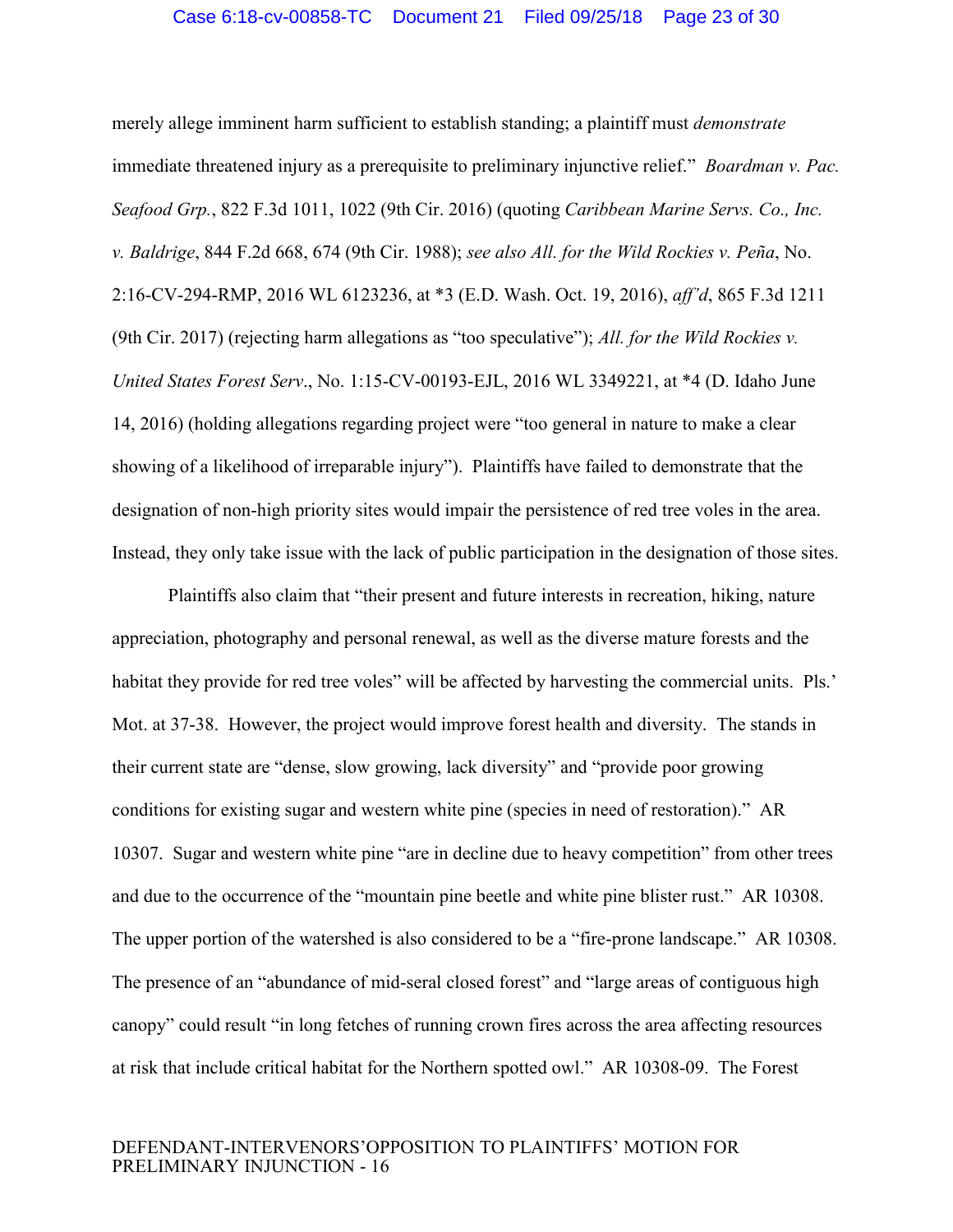Service determined that the "desired condition is to strategically provide more fire resilient stands across the watershed where a) ground and ladder fuel treatments would help reduce flame lengths and b) canopy fuel treatments would reduce the likelihood of sustaining crown fires." AR 10309. Plaintiffs' desire to keep the forest in an untouched state, despite the fact that treatment is needed in the project area, does not equate to irreparable harm.

## <span id="page-23-4"></span><span id="page-23-1"></span><span id="page-23-0"></span>**C. Public Interest Supports Project Implementation of the Remaining Units and Against an Injunction.**

The public interest is always an important consideration in determining whether to issue an injunction. *See Nat. Res. Def. Council, Inc. v. Winter*, 502 F.3d 859, 862 (9th Cir. 2007). Plaintiffs make no argument why an injunction would be in the public interest other than to cite the public interest in having the government follow the law. Pls.' Mot. at 38. While that is undoubtedly important, the agencies' actions are entitled to a presumption of regularity, *Ctr. for Biological Diversity v. U.S. Fish & Wildlife Serv*., 807 F.3d 1031, 1043 (9th Cir. 2015), which plaintiffs do not rebut. Plaintiffs argue that an injunction is in the public interest because it would give the public an opportunity to comment on the Quartz Project. Pls.' Mot. at 38. That arguments misses the mark because until this Court rules on the merits of plaintiffs' NEPA claims, the administrative process would not be re-opened to allow for public participation.

<span id="page-23-3"></span><span id="page-23-2"></span>Despite plaintiffs' claims to the contrary, the public interest strongly disfavors an injunction. As the Ninth Circuit emphasized in its seminal *en banc McNair* opinion, just because an environmental injury is alleged, the "law does not . . . allow [the Court] to abandon a balance of the harms analysis . . . ." 537 F.3d at 1005. Here, both "economic and environmental interests are relevant factors, and both carry weight in this analysis." *League of Wilderness Defs./Blue Mountains Biodiversity Project*, 752 F.3d at 765. First, mitigating fire risk is a particularly "valid public interest" to consider in the analysis. *Id.* at 766. In an area that is fire-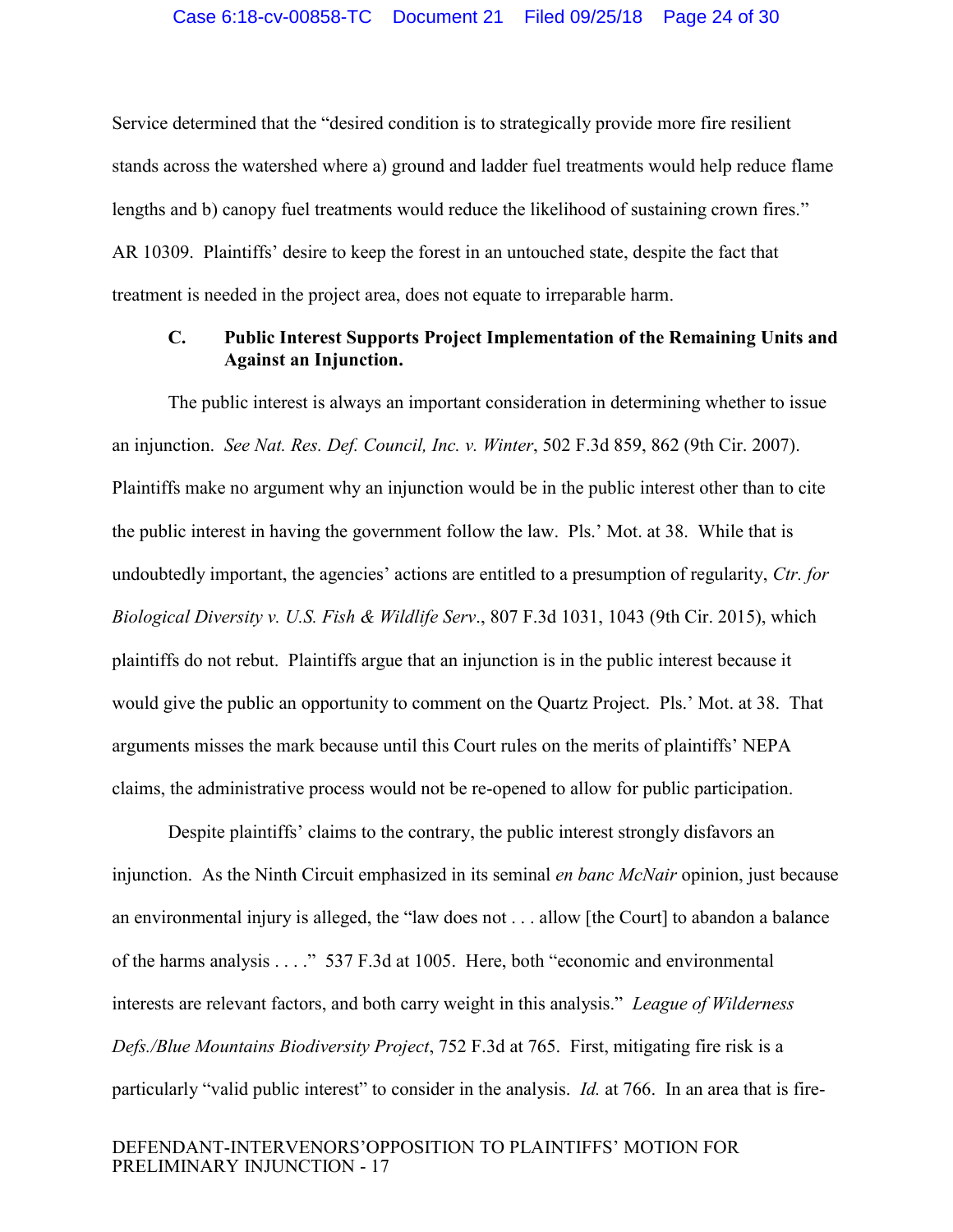#### Case 6:18-cv-00858-TC Document 21 Filed 09/25/18 Page 25 of 30

prone, the Quartz Project seeks to "strategically provide more fire resilient stands across the watershed" and would result in "increased barriers to wildfire spread across the landscape improving firefighter effectiveness and providing opportunities to protect resources at risk." AR 10309.

Second, an injunction would result in economic harm to local communities. The Northwest Forest Plan recognizes the need to "maintain a sustainable supply of timber and other forest products that will help maintain the stability of local and regional economics on a predictable and long-term basis." AR 10309. The implementation of the remaining units will provide private and public economic benefits. Rosboro and Swanson Group, collectively, provide 985 jobs throughout the Glendale, Roseburg, and Springfield areas. Hardwick Decl. ¶ 6 (Rosboro currently employs 260 full-time employees); Dudley Decl. ¶ 5 (Swanson Group employees 725 employees throughout its various facilities). In addition, Rosboro and Swanson Group have hired various contractors to perform road work and the logging and hauling operations. Second Hardwick Decl. ¶¶ 2, 3 (hiring Tome Boreland, Inc. and John Parazoo Trucking to perform all road work and Harvey's Selective Logging to perform falling operations); Second Dudley Decl. ¶ 3 (hiring Bruce Stanley and his crew of 35 employees to perform the road construction work, a logging crew of 20 to perform the helicopter logging, and 10 log truck drivers to perform the log hauling). Defendant-intervenors depend on the timber sales from the Quartz Project to keep their mills operating and maintain their employment and production at current levels. Second Dudley Decl. ¶ 6; Second Hardwick Decl. ¶ 8.

In an area facing double-digit unemployment rates, the Quartz Project helps sustain the local economy through direct and indirect jobs. *See* AR 07290 (noting that the unemployment rate for Douglas County, where the Quartz Project is located, was 10.10 percent in February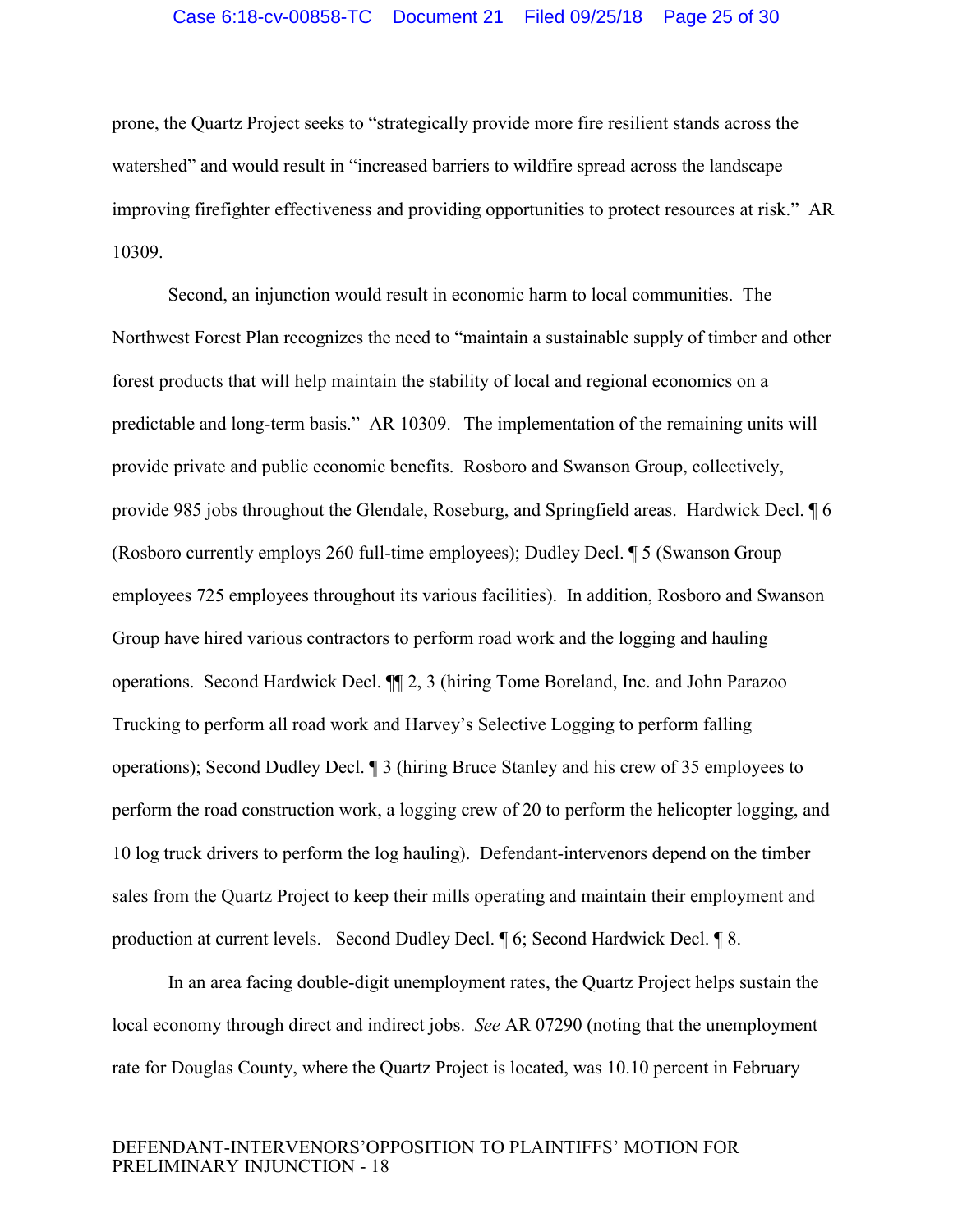<span id="page-25-2"></span>2014); AR 10545 (noting that "the sale of timber from the National Forest would result in sustained or increased employment in the logging and wood products manufacturing sectors, in the forestry services (slash treatment, planting, etc.) and indirect and induced employment in many other sectors"). Maintaining the economic health of the local community is a public interest that must be considered carefully in evaluating plaintiffs' request for the extraordinary remedy of an injunction. *McNair*, 537 F.3d at 1005 (acknowledging implementation of a national forest project benefitted the public interest in a variety of ways, including by "aiding the struggling local economy and preventing job loss"). Moreover, an injunction would interfere with the much-needed restoration work on the landscape, since all the restoration activities are funded through stumpage funds. AR 10545. The revenue from the sales would generate \$446,212, of which 25% would go to counties and 10% to road and trail fund. AR 10545 n. 31.

#### **D. The Balance of the Equities Does Not Tip Sharply in Favor of an Injunction.**

<span id="page-25-1"></span><span id="page-25-0"></span>When plaintiffs rely on only demonstrating a serious question on the merits, then a preliminary injunction will issue if "the balance of the hardships tips *sharply* in plaintiff's favor." *Peña*, 865 F.3d at 1217 (emphasis added). Here, the actual harm to defendant-intervenors, Federal defendants, and others interested in effective forest management far outweighs the speculative harm to plaintiffs.

Plaintiffs assert that any harm to the Forest Service and defendant-intervenors would be purely economic. Pls.' Mot. at 39. As an initial matter, plaintiffs ignore the risk to the landscape if the project is not implemented. As stated above, the project area is fire-prone with overly dense stands. AR 10305, 10307-08. Given that wildfires have become common occurrences, there is an urgent need to treat the landscape and prevent "long fetches of running crown fires across the area," which could affect critical habitat for the northern spotted owl. AR 10309.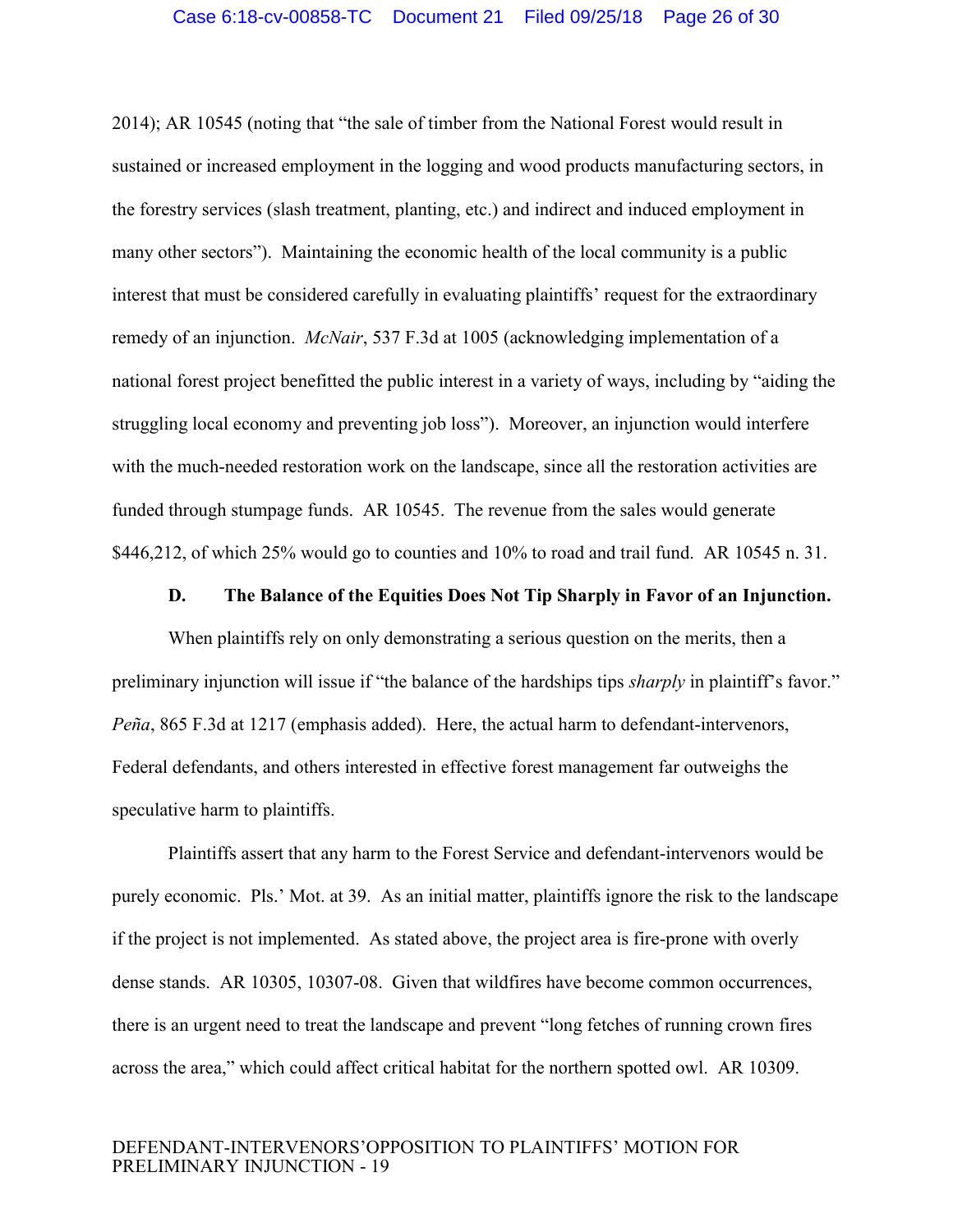<span id="page-26-3"></span>Such hardships "must be balanced" against "claims of potential environmental injury." *McNair*, 537 F.3d at 1005. These real harms to the Forest Service and defendant-intervenors outweigh the abstract and speculative harms that plaintiffs allege but fail to substantiate. Plaintiffs speak of harms to mature, old growth forests, Pls.' Mot. 39, despite the fact that the stands implicated by commercial units are neither mature nor old-growth. *See* AR 10271. Plaintiffs also fail to provide any evidence that red tree voles will be threatened by the Quartz Project. For that reason, plaintiffs' claims do not measure up.

### <span id="page-26-4"></span>**E. Environmental Organizations Are Not Exempt from the Bond Requirement.**

<span id="page-26-0"></span>In the unlikely event plaintiffs are entitled to injunctive relief, this Court should impose a bond as necessary security for the contract rights of defendant-intervenors. A court "may issue a preliminary injunction . . . only if the movant gives security in an amount that the court considers proper to pay the costs and damages sustained by any party found to have been wrongfully enjoined or restrained." FRCP 65(c). The Ninth Circuit has emphasized that "each case is factspecific" and where "a district court does not set such a high bond that it serves to thwart citizen actions, it does not abuse its discretion." *Save Our Sonoran, Inc. v. Flowers*, 408 F.3d 1113, 1126 (9th Cir. 2005) (affirming imposition of \$50,000 bond against environmental organization); *see also Habitat Educ. Ctr. v. U.S. Forest Serv*., 607 F.3d 453, 459-60 (7th Cir. 2010) (the Seventh Circuit rejecting both the proposed exemption of nonprofit entities from the bond requirement and, in the alternative, a proposal that would allow courts to exempt entities based on their likely contribution "to the overall public welfare").

<span id="page-26-2"></span><span id="page-26-1"></span>Although federal courts have a great deal of discretion in imposing a bond, the Ninth Circuit has refused to provide a blanket rule requiring merely nominal bonds in cases seeking injunctions under NEPA. *Friends of the Earth, Inc. v. Brinegar*, 518 F.2d 322, 322-23 (9th Cir. 1975) (declining to address the "question of whether no more than a nominal bond may be required in any NEPA case in which environmental groups or individuals procure an injunction pending appeal"). Instead, the Ninth Circuit deems it appropriate to waive or otherwise reduce a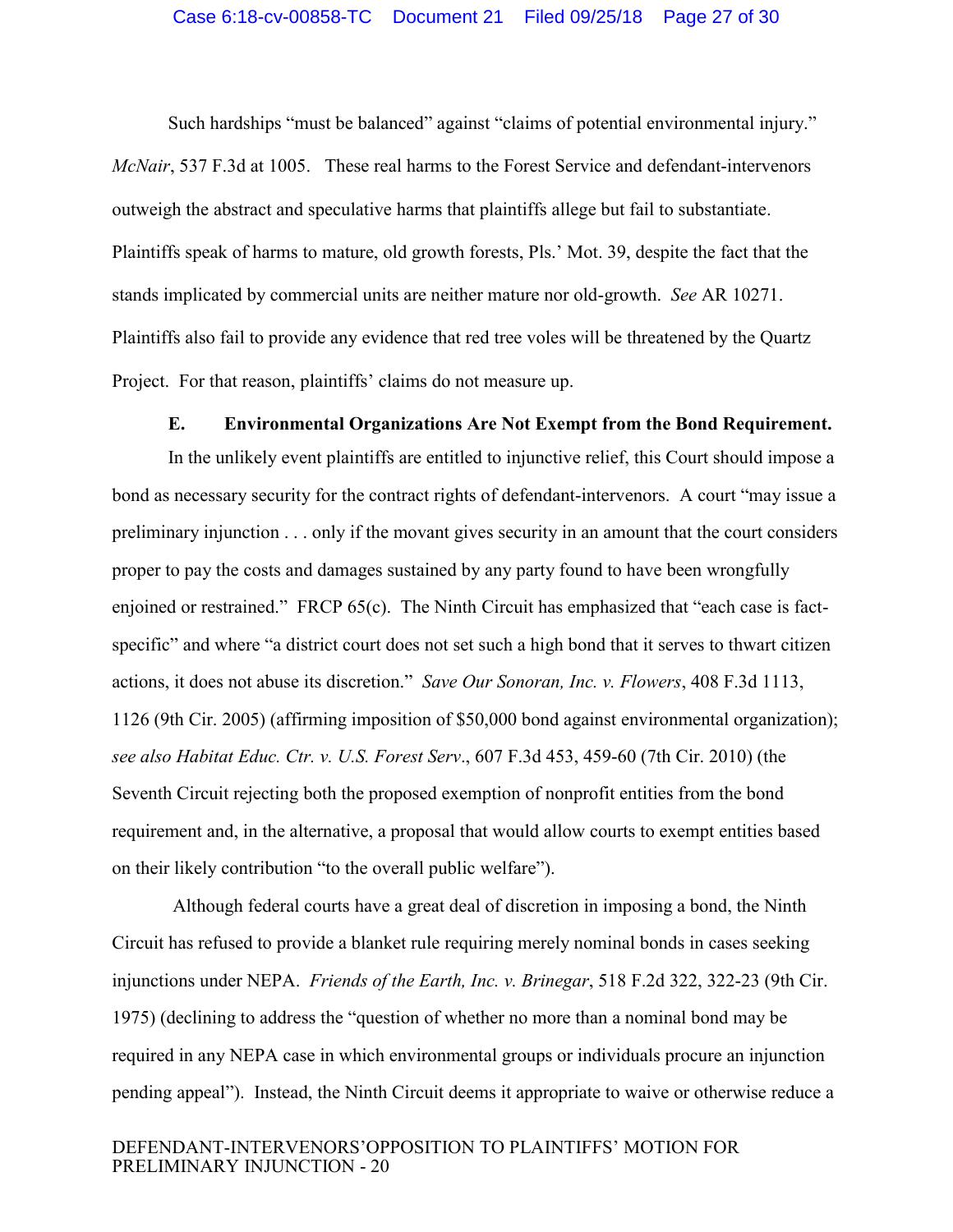<span id="page-27-3"></span><span id="page-27-2"></span>bond if imposing it "would effectively deny access to judicial review." *People of State of Cal. ex rel. Van De Kamp v. Tahoe Reg'l Planning Agency*, 766 F.2d 1319, 1325 (9th Cir. 1985) *amended*, 775 F.2d 998 (9th Cir. 1985). In that case, the Ninth Circuit ruled that a bond would effectuate such a denial because the plaintiff—a non-profit environmental group—had demonstrated to the court an inability to post a substantial bond. *Id.* Federal courts have consistently required evidence of an inability to post a substantial bond before waiving the requirement altogether. *See, e.g.*, *Save Strawberry Canyon v. Dep't of Energy*, 613 F.Supp.2d 1177, 1190-91 (N.D. Cal. 2009), *adhered to*, No. C 08-03494 WHA, 2009 WL 1098888 (N.D. Cal. Apr. 22, 2009) (waiving requirement after small, non-profit organization demonstrated difficulty with posting the bond); *Ctr. For Food Safety v. Vilsack*, 753 F.Supp.2d 1051, 1061-62 (N.D. Cal. 2010), *vacated and remanded*, 636 F.3d 1166 (9th Cir. 2011) (waiving requirement because a substantial bond would have required the non-profit organization to eliminate programs and reduce its staff); *Colorado Wild Inc. v. U.S. Forest Serv.*, 523 F.Supp.2d 1213, 1230-31 (D. Colo. 2007) (waiving requirement after non-profit environmental groups demonstrated they would not be able to proceed with the case if a bond was required).

<span id="page-27-1"></span><span id="page-27-0"></span>In this case, plaintiffs argue that no bond is required because they "are non-profit organizations and the case concerns the matters of public interest." Pls.' Mot. at 40. This assertion does not adequately invoke a waiver of the bond requirement because plaintiffs fail to offer information as to their financial capabilities to post a bond. In contrast, defendantintervenors will sustain costs and damages if the temporary injunction is later dissolved. defendant-intervenors rely on this source of timber to keep their facilities running at current levels. For example, the timber available under the Puddin Timber Sale will generate roughly one and one-half months' of mill work for Swanson Group. Dudley Decl. ¶ 10. Plaintiffs should be required to fully inform the Court with documentation as to their financial capacity to post a bond so that they can be held responsible for the harm that would flow from their requested injunction. This is a necessary component of securing the rights affected by plaintiff's requested relief.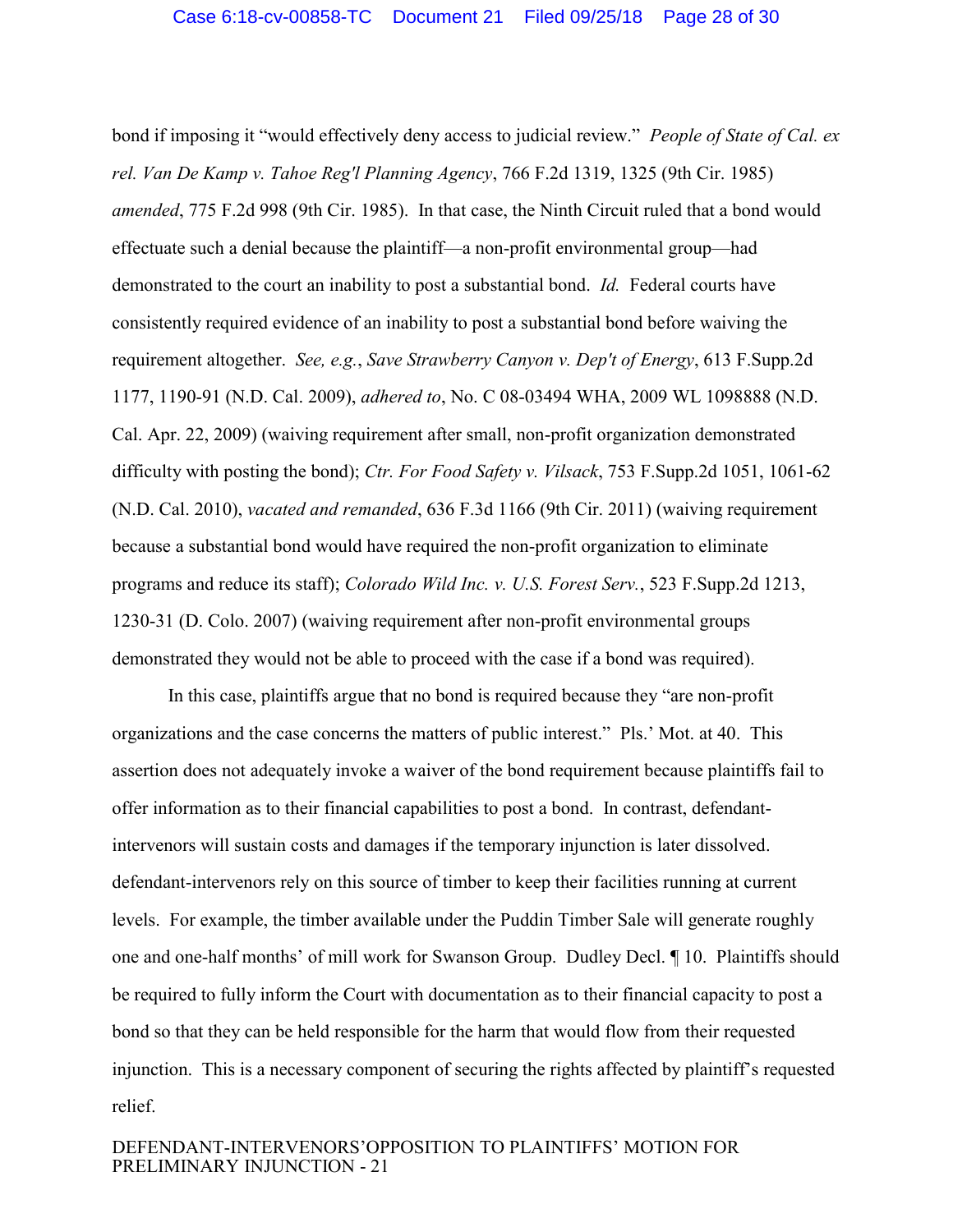# <span id="page-28-0"></span>**IV. CONCLUSION**

For the reasons stated above, the Court should deny plaintiffs' motion for preliminary

injunction.

Dated this 25th day of September, 2018.

/s/ Sara Ghafouri Sara Ghafouri, Ore. Bar #111021 Lawson E. Fite, Ore. Bar #055573 American Forest Resource Council 5100 S.W. Macadam, Suite 350 Portland, Oregon 97239 Telephone: (503) 222-9505 Fax:  $(503)$  222-3255 Email: sghafouri@amforest.org Email: lfite@amforest.org

Attorneys for Defendant-Intervenors